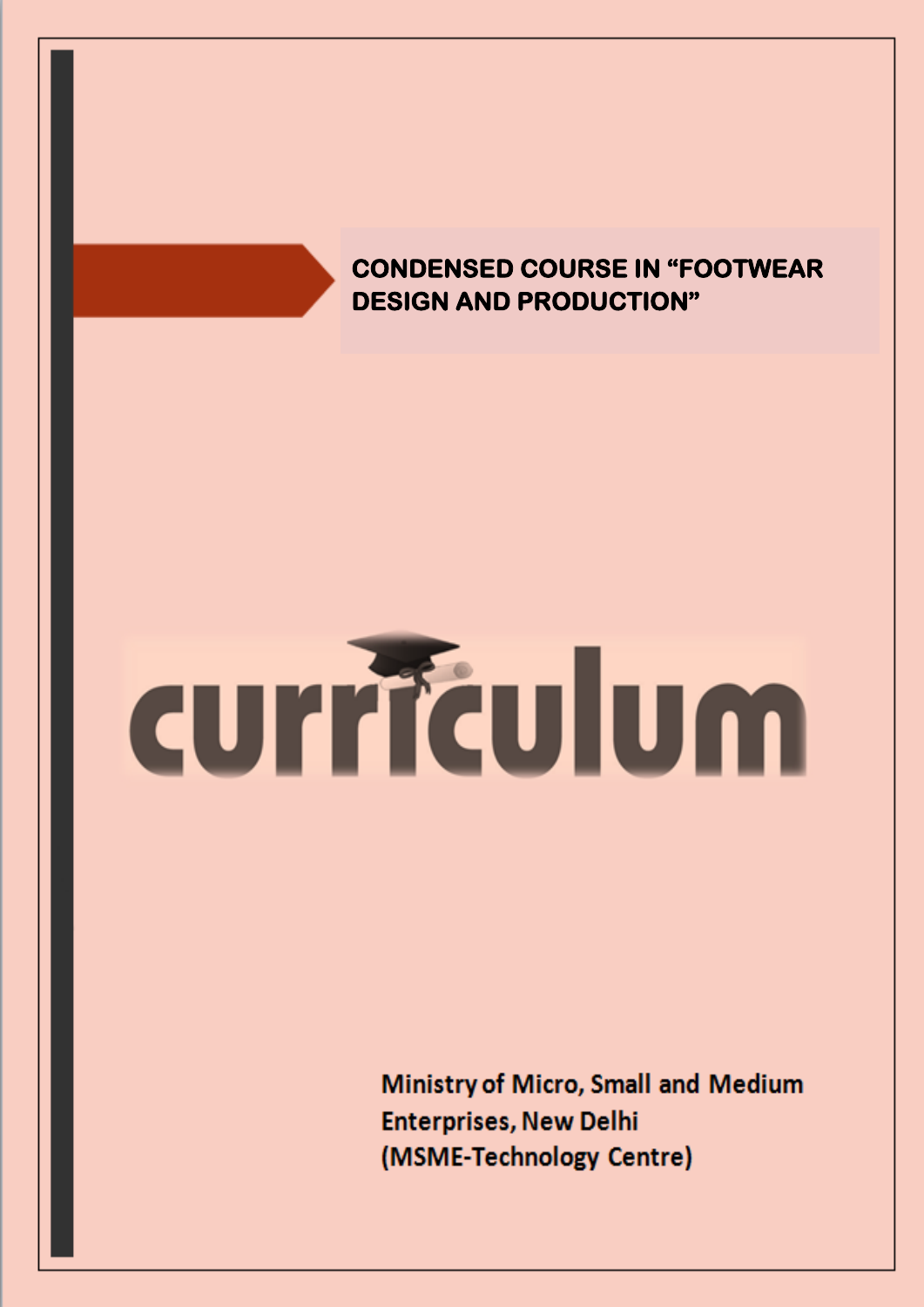## **Course wise Details contents**

|                                                                            | <b>PROGRAMME NAME:</b><br><b>CONDESNED COURSE IN FOOTWEAR DESIGN &amp; PRODUCTION</b>                                                                                                                                                                                                                                                                                                                                                                                                                                                                                                                                                                                                                                                                                                                                                                                                                                                                                                                                                                                                                                                                                                                                                                                                                                                           |           |                                        |                                                                                                                                                                                                                                                                                                                                                                                                                                                                                                                                                                        |                 |                |                |              |  |  |
|----------------------------------------------------------------------------|-------------------------------------------------------------------------------------------------------------------------------------------------------------------------------------------------------------------------------------------------------------------------------------------------------------------------------------------------------------------------------------------------------------------------------------------------------------------------------------------------------------------------------------------------------------------------------------------------------------------------------------------------------------------------------------------------------------------------------------------------------------------------------------------------------------------------------------------------------------------------------------------------------------------------------------------------------------------------------------------------------------------------------------------------------------------------------------------------------------------------------------------------------------------------------------------------------------------------------------------------------------------------------------------------------------------------------------------------|-----------|----------------------------------------|------------------------------------------------------------------------------------------------------------------------------------------------------------------------------------------------------------------------------------------------------------------------------------------------------------------------------------------------------------------------------------------------------------------------------------------------------------------------------------------------------------------------------------------------------------------------|-----------------|----------------|----------------|--------------|--|--|
|                                                                            | <b>COURSE TITLE</b>                                                                                                                                                                                                                                                                                                                                                                                                                                                                                                                                                                                                                                                                                                                                                                                                                                                                                                                                                                                                                                                                                                                                                                                                                                                                                                                             |           | <b>DESIGNING &amp; PATTERN CUTTING</b> |                                                                                                                                                                                                                                                                                                                                                                                                                                                                                                                                                                        |                 |                |                |              |  |  |
|                                                                            | <b>COURSE CODE</b>                                                                                                                                                                                                                                                                                                                                                                                                                                                                                                                                                                                                                                                                                                                                                                                                                                                                                                                                                                                                                                                                                                                                                                                                                                                                                                                              |           | <b>CCFDP-101</b>                       |                                                                                                                                                                                                                                                                                                                                                                                                                                                                                                                                                                        |                 |                |                |              |  |  |
|                                                                            | <b>TEACHING &amp; EXAMINATION SCHEME</b>                                                                                                                                                                                                                                                                                                                                                                                                                                                                                                                                                                                                                                                                                                                                                                                                                                                                                                                                                                                                                                                                                                                                                                                                                                                                                                        |           |                                        |                                                                                                                                                                                                                                                                                                                                                                                                                                                                                                                                                                        |                 |                |                |              |  |  |
|                                                                            | <b>TEACHING SCHEME</b>                                                                                                                                                                                                                                                                                                                                                                                                                                                                                                                                                                                                                                                                                                                                                                                                                                                                                                                                                                                                                                                                                                                                                                                                                                                                                                                          |           |                                        | <b>EXAMINATION SCHEME</b>                                                                                                                                                                                                                                                                                                                                                                                                                                                                                                                                              |                 |                |                |              |  |  |
| <b>TH</b>                                                                  | TU                                                                                                                                                                                                                                                                                                                                                                                                                                                                                                                                                                                                                                                                                                                                                                                                                                                                                                                                                                                                                                                                                                                                                                                                                                                                                                                                              | <b>PR</b> | <b>PAPER</b><br>Hrs.                   | TН                                                                                                                                                                                                                                                                                                                                                                                                                                                                                                                                                                     | <b>PR</b>       | <b>OR</b>      | TW             | <b>TOTAL</b> |  |  |
| 10                                                                         |                                                                                                                                                                                                                                                                                                                                                                                                                                                                                                                                                                                                                                                                                                                                                                                                                                                                                                                                                                                                                                                                                                                                                                                                                                                                                                                                                 | 120       | 4                                      | 20                                                                                                                                                                                                                                                                                                                                                                                                                                                                                                                                                                     | 80              | $\overline{a}$ | $\overline{a}$ | 100          |  |  |
| <b>Rationale:</b>                                                          |                                                                                                                                                                                                                                                                                                                                                                                                                                                                                                                                                                                                                                                                                                                                                                                                                                                                                                                                                                                                                                                                                                                                                                                                                                                                                                                                                 |           |                                        |                                                                                                                                                                                                                                                                                                                                                                                                                                                                                                                                                                        |                 |                |                |              |  |  |
| $\bullet$<br>$\bullet$<br>$\bullet$<br>$\bullet$<br>$\bullet$<br>$\bullet$ | In shoe manufacturing process, the designing and pattern cutting play a vital role. The main skill requirement for this<br>job is perfection and accuracy in the design and pattern as per the customer demand. Due to lack of trained man<br>power in designing, many times the process takes more time and repeated works and poor results. Considering this,<br>it is important to have trained work force who can develop design and pattern in minimum time with perfection.<br>Due to tremendous growth in designing in recent years, one need to be familiar with designing and pattern cutting<br>is inevitable.<br><b>COURSE OUTCOMES:</b><br>Forecast the design and marketing trends.<br>Apply the principles of fashion in footwear design<br>Implement basic styles like derby, oxford, pump shoe etc.<br>Organize and edit work for creating simulations<br>Apply patterning techniques and Use accessories, bottom stock to develop standard styles of varying age<br>group<br>Handle the knife and cutting the sharp corners and curves and Cut the articles of the upper and lining<br>components with standard measurements.<br>• Production of a working standard and sectional patterns for outside and linings<br>Using the knowledge, techniques and practical shoemaking skills acquired in other areas of the programme |           |                                        |                                                                                                                                                                                                                                                                                                                                                                                                                                                                                                                                                                        |                 |                |                |              |  |  |
|                                                                            | Apply specification procedures for use in production, detailing of style etc                                                                                                                                                                                                                                                                                                                                                                                                                                                                                                                                                                                                                                                                                                                                                                                                                                                                                                                                                                                                                                                                                                                                                                                                                                                                    |           |                                        |                                                                                                                                                                                                                                                                                                                                                                                                                                                                                                                                                                        |                 |                |                |              |  |  |
| Unit                                                                       | <b>Unit outcomes</b>                                                                                                                                                                                                                                                                                                                                                                                                                                                                                                                                                                                                                                                                                                                                                                                                                                                                                                                                                                                                                                                                                                                                                                                                                                                                                                                            |           |                                        |                                                                                                                                                                                                                                                                                                                                                                                                                                                                                                                                                                        | <b>Contents</b> |                | <b>Hours</b>   | <b>Marks</b> |  |  |
| $\mathbf{I}$<br>Ш                                                          | Describe with example the<br>effect of line, shape, colour,<br>pattern and texture on design;<br>Select the components of<br>footwear; select last for<br>different types of users;<br>Developing graphic<br>representation/simulation of<br>the style.                                                                                                                                                                                                                                                                                                                                                                                                                                                                                                                                                                                                                                                                                                                                                                                                                                                                                                                                                                                                                                                                                         |           | I.<br>b.<br>c.<br>е.                   | <b>Fashion Consideration:</b><br>a. Line: its effect on footwear design,<br>upper and bottom proportion and<br>balance<br>Shape: The creation of difference last<br>unit silhouettes to emphasis or<br>understate design modes.<br>Colour: The psychological effect of<br>colour and the importance of the<br>creation of seasonal colour ranges.<br>d. Pattern: The effect of surface pattern<br>detailing and modeling on man - made<br>or leather upper materials, and on<br>unit design.<br>Texture: The effect that surface<br>texture can have on the appearance |                 |                | 130            | 100          |  |  |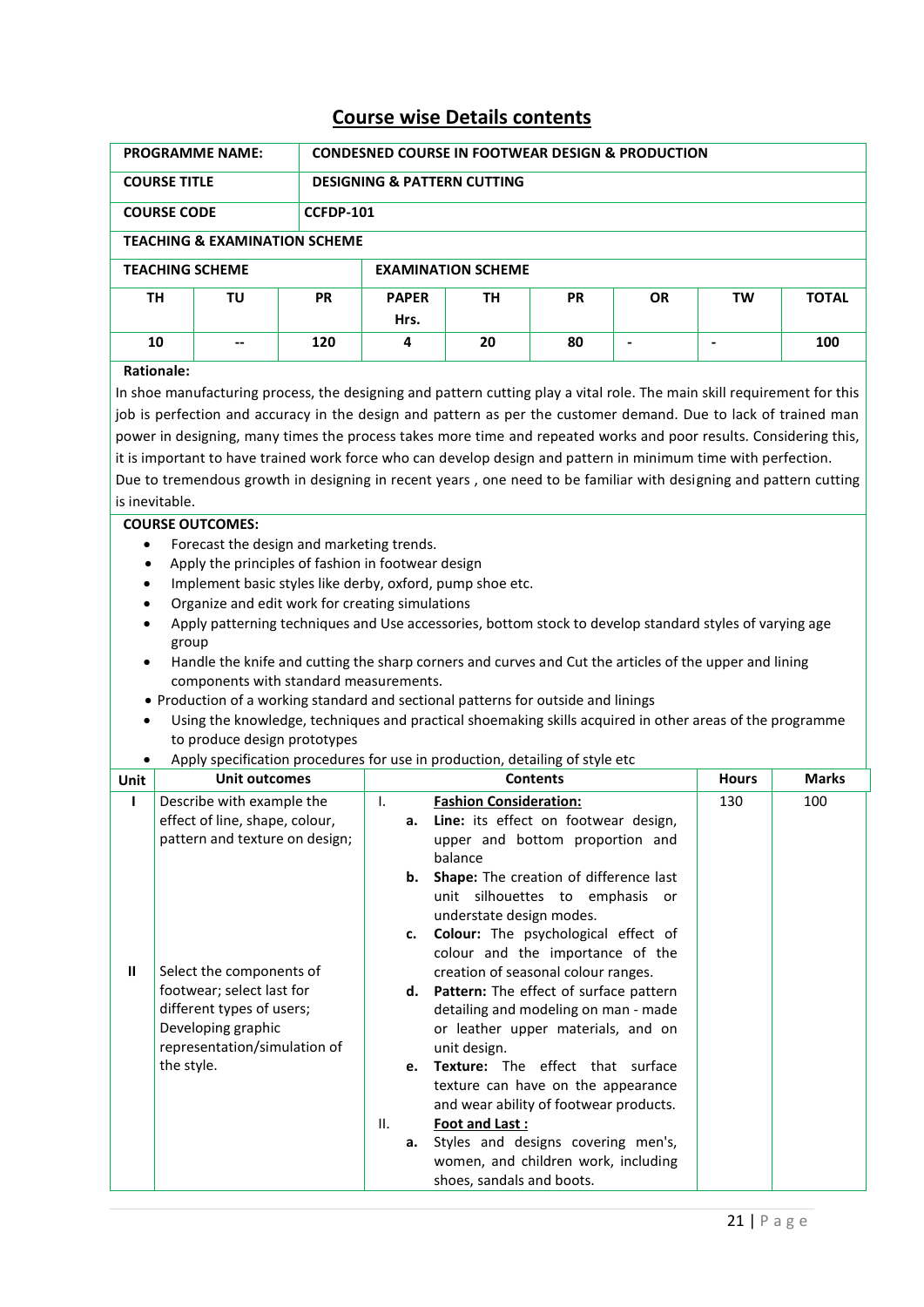| Different lasts for men's, women's and<br>children's footwear.<br>Selection of sole units, both rigid and<br>c.<br>flexible of man-made/natural com<br>position.<br><b>d.</b> A<br>comprehensive<br>selection<br>οf<br>footwear components.<br>III<br>Select appropriate pattern<br>III.<br>Introduction<br>to pattern cutting<br>cutting techniques; Selection<br>Techniques:<br>and drawing 2D and 3D<br>sectional patterns; Implement<br>Variety of last covering and forme taking<br>the working standards for the<br>methods.<br>Paper, tapes, ,<br>slotted/<br>styles and construction of<br>crumpled paper. Designing on the 3<br>footwear.<br>dimensional shape of the last or vacuum<br>forme, geometrically designing on the flat<br>dimensional,<br>formeshapes.<br>mean<br>2<br>Production of a working standard<br>(compatible to construction allowances)<br>and sectional patterns for outside and<br>linings<br><b>Production of Pattern Standards:</b><br>Using knowledge and techniques to<br>IV<br>Select trims, accessories and<br>produce working standards for the main<br>furniture design; Select and<br>styles and constructions of men, women,<br>Use bottom stock patterns;<br>and children. Work: Court, Oxford,<br>Apply/implement specialized<br>Gibson, Monk, One, two and three bar |
|---------------------------------------------------------------------------------------------------------------------------------------------------------------------------------------------------------------------------------------------------------------------------------------------------------------------------------------------------------------------------------------------------------------------------------------------------------------------------------------------------------------------------------------------------------------------------------------------------------------------------------------------------------------------------------------------------------------------------------------------------------------------------------------------------------------------------------------------------------------------------------------------------------------------------------------------------------------------------------------------------------------------------------------------------------------------------------------------------------------------------------------------------------------------------------------------------------------------------------------------------------------------------------------------------------------------|
|                                                                                                                                                                                                                                                                                                                                                                                                                                                                                                                                                                                                                                                                                                                                                                                                                                                                                                                                                                                                                                                                                                                                                                                                                                                                                                                     |
|                                                                                                                                                                                                                                                                                                                                                                                                                                                                                                                                                                                                                                                                                                                                                                                                                                                                                                                                                                                                                                                                                                                                                                                                                                                                                                                     |
|                                                                                                                                                                                                                                                                                                                                                                                                                                                                                                                                                                                                                                                                                                                                                                                                                                                                                                                                                                                                                                                                                                                                                                                                                                                                                                                     |
|                                                                                                                                                                                                                                                                                                                                                                                                                                                                                                                                                                                                                                                                                                                                                                                                                                                                                                                                                                                                                                                                                                                                                                                                                                                                                                                     |
|                                                                                                                                                                                                                                                                                                                                                                                                                                                                                                                                                                                                                                                                                                                                                                                                                                                                                                                                                                                                                                                                                                                                                                                                                                                                                                                     |
|                                                                                                                                                                                                                                                                                                                                                                                                                                                                                                                                                                                                                                                                                                                                                                                                                                                                                                                                                                                                                                                                                                                                                                                                                                                                                                                     |
|                                                                                                                                                                                                                                                                                                                                                                                                                                                                                                                                                                                                                                                                                                                                                                                                                                                                                                                                                                                                                                                                                                                                                                                                                                                                                                                     |
|                                                                                                                                                                                                                                                                                                                                                                                                                                                                                                                                                                                                                                                                                                                                                                                                                                                                                                                                                                                                                                                                                                                                                                                                                                                                                                                     |
|                                                                                                                                                                                                                                                                                                                                                                                                                                                                                                                                                                                                                                                                                                                                                                                                                                                                                                                                                                                                                                                                                                                                                                                                                                                                                                                     |
|                                                                                                                                                                                                                                                                                                                                                                                                                                                                                                                                                                                                                                                                                                                                                                                                                                                                                                                                                                                                                                                                                                                                                                                                                                                                                                                     |
|                                                                                                                                                                                                                                                                                                                                                                                                                                                                                                                                                                                                                                                                                                                                                                                                                                                                                                                                                                                                                                                                                                                                                                                                                                                                                                                     |
|                                                                                                                                                                                                                                                                                                                                                                                                                                                                                                                                                                                                                                                                                                                                                                                                                                                                                                                                                                                                                                                                                                                                                                                                                                                                                                                     |
|                                                                                                                                                                                                                                                                                                                                                                                                                                                                                                                                                                                                                                                                                                                                                                                                                                                                                                                                                                                                                                                                                                                                                                                                                                                                                                                     |
|                                                                                                                                                                                                                                                                                                                                                                                                                                                                                                                                                                                                                                                                                                                                                                                                                                                                                                                                                                                                                                                                                                                                                                                                                                                                                                                     |
|                                                                                                                                                                                                                                                                                                                                                                                                                                                                                                                                                                                                                                                                                                                                                                                                                                                                                                                                                                                                                                                                                                                                                                                                                                                                                                                     |
|                                                                                                                                                                                                                                                                                                                                                                                                                                                                                                                                                                                                                                                                                                                                                                                                                                                                                                                                                                                                                                                                                                                                                                                                                                                                                                                     |
|                                                                                                                                                                                                                                                                                                                                                                                                                                                                                                                                                                                                                                                                                                                                                                                                                                                                                                                                                                                                                                                                                                                                                                                                                                                                                                                     |
|                                                                                                                                                                                                                                                                                                                                                                                                                                                                                                                                                                                                                                                                                                                                                                                                                                                                                                                                                                                                                                                                                                                                                                                                                                                                                                                     |
|                                                                                                                                                                                                                                                                                                                                                                                                                                                                                                                                                                                                                                                                                                                                                                                                                                                                                                                                                                                                                                                                                                                                                                                                                                                                                                                     |
|                                                                                                                                                                                                                                                                                                                                                                                                                                                                                                                                                                                                                                                                                                                                                                                                                                                                                                                                                                                                                                                                                                                                                                                                                                                                                                                     |
|                                                                                                                                                                                                                                                                                                                                                                                                                                                                                                                                                                                                                                                                                                                                                                                                                                                                                                                                                                                                                                                                                                                                                                                                                                                                                                                     |
|                                                                                                                                                                                                                                                                                                                                                                                                                                                                                                                                                                                                                                                                                                                                                                                                                                                                                                                                                                                                                                                                                                                                                                                                                                                                                                                     |
|                                                                                                                                                                                                                                                                                                                                                                                                                                                                                                                                                                                                                                                                                                                                                                                                                                                                                                                                                                                                                                                                                                                                                                                                                                                                                                                     |
|                                                                                                                                                                                                                                                                                                                                                                                                                                                                                                                                                                                                                                                                                                                                                                                                                                                                                                                                                                                                                                                                                                                                                                                                                                                                                                                     |
|                                                                                                                                                                                                                                                                                                                                                                                                                                                                                                                                                                                                                                                                                                                                                                                                                                                                                                                                                                                                                                                                                                                                                                                                                                                                                                                     |
|                                                                                                                                                                                                                                                                                                                                                                                                                                                                                                                                                                                                                                                                                                                                                                                                                                                                                                                                                                                                                                                                                                                                                                                                                                                                                                                     |
| pattern cutting techniques for<br>straps, trainer, gusset, casual and slip-on                                                                                                                                                                                                                                                                                                                                                                                                                                                                                                                                                                                                                                                                                                                                                                                                                                                                                                                                                                                                                                                                                                                                                                                                                                       |
| economy and fit over.<br>taking into account modern production                                                                                                                                                                                                                                                                                                                                                                                                                                                                                                                                                                                                                                                                                                                                                                                                                                                                                                                                                                                                                                                                                                                                                                                                                                                      |
| methods, techniques and processes.                                                                                                                                                                                                                                                                                                                                                                                                                                                                                                                                                                                                                                                                                                                                                                                                                                                                                                                                                                                                                                                                                                                                                                                                                                                                                  |
| purposes. Relationship to each other.                                                                                                                                                                                                                                                                                                                                                                                                                                                                                                                                                                                                                                                                                                                                                                                                                                                                                                                                                                                                                                                                                                                                                                                                                                                                               |
| <b>Production of Bottom Sock Patterns:</b>                                                                                                                                                                                                                                                                                                                                                                                                                                                                                                                                                                                                                                                                                                                                                                                                                                                                                                                                                                                                                                                                                                                                                                                                                                                                          |
| Develop bottom plate pattern and its use                                                                                                                                                                                                                                                                                                                                                                                                                                                                                                                                                                                                                                                                                                                                                                                                                                                                                                                                                                                                                                                                                                                                                                                                                                                                            |
| Produce design prototypes,<br>in the production of the insole, sock and<br>$\mathsf{v}$                                                                                                                                                                                                                                                                                                                                                                                                                                                                                                                                                                                                                                                                                                                                                                                                                                                                                                                                                                                                                                                                                                                                                                                                                             |
| ready for appraisal and<br>sole pattern for various construction,                                                                                                                                                                                                                                                                                                                                                                                                                                                                                                                                                                                                                                                                                                                                                                                                                                                                                                                                                                                                                                                                                                                                                                                                                                                   |
| assessment.<br>cemented                                                                                                                                                                                                                                                                                                                                                                                                                                                                                                                                                                                                                                                                                                                                                                                                                                                                                                                                                                                                                                                                                                                                                                                                                                                                                             |
| <b>Design/Style Specification:</b>                                                                                                                                                                                                                                                                                                                                                                                                                                                                                                                                                                                                                                                                                                                                                                                                                                                                                                                                                                                                                                                                                                                                                                                                                                                                                  |
| VI<br>Implement the different                                                                                                                                                                                                                                                                                                                                                                                                                                                                                                                                                                                                                                                                                                                                                                                                                                                                                                                                                                                                                                                                                                                                                                                                                                                                                       |
| Specification procedures for use in<br>specification procedures for                                                                                                                                                                                                                                                                                                                                                                                                                                                                                                                                                                                                                                                                                                                                                                                                                                                                                                                                                                                                                                                                                                                                                                                                                                                 |
| production, detailing of style, edge<br>use in production.                                                                                                                                                                                                                                                                                                                                                                                                                                                                                                                                                                                                                                                                                                                                                                                                                                                                                                                                                                                                                                                                                                                                                                                                                                                          |
| treatments, materials and components                                                                                                                                                                                                                                                                                                                                                                                                                                                                                                                                                                                                                                                                                                                                                                                                                                                                                                                                                                                                                                                                                                                                                                                                                                                                                |
| used, colors, last and constructions,                                                                                                                                                                                                                                                                                                                                                                                                                                                                                                                                                                                                                                                                                                                                                                                                                                                                                                                                                                                                                                                                                                                                                                                                                                                                               |
| information and sequence for uppers and                                                                                                                                                                                                                                                                                                                                                                                                                                                                                                                                                                                                                                                                                                                                                                                                                                                                                                                                                                                                                                                                                                                                                                                                                                                                             |
| bottom stock processes, finishing and                                                                                                                                                                                                                                                                                                                                                                                                                                                                                                                                                                                                                                                                                                                                                                                                                                                                                                                                                                                                                                                                                                                                                                                                                                                                               |
| shoe room treatments.                                                                                                                                                                                                                                                                                                                                                                                                                                                                                                                                                                                                                                                                                                                                                                                                                                                                                                                                                                                                                                                                                                                                                                                                                                                                                               |
| Intellectual Skills: Design, Material and Manufacturing Technology, Design and Pattern Making                                                                                                                                                                                                                                                                                                                                                                                                                                                                                                                                                                                                                                                                                                                                                                                                                                                                                                                                                                                                                                                                                                                                                                                                                       |
| Motor Skills: Drawing, Design and Pattern Making, creativity and innovations designing, clicking, closing, lasting &                                                                                                                                                                                                                                                                                                                                                                                                                                                                                                                                                                                                                                                                                                                                                                                                                                                                                                                                                                                                                                                                                                                                                                                                |
| finishing, cutting, creativity and innovations,                                                                                                                                                                                                                                                                                                                                                                                                                                                                                                                                                                                                                                                                                                                                                                                                                                                                                                                                                                                                                                                                                                                                                                                                                                                                     |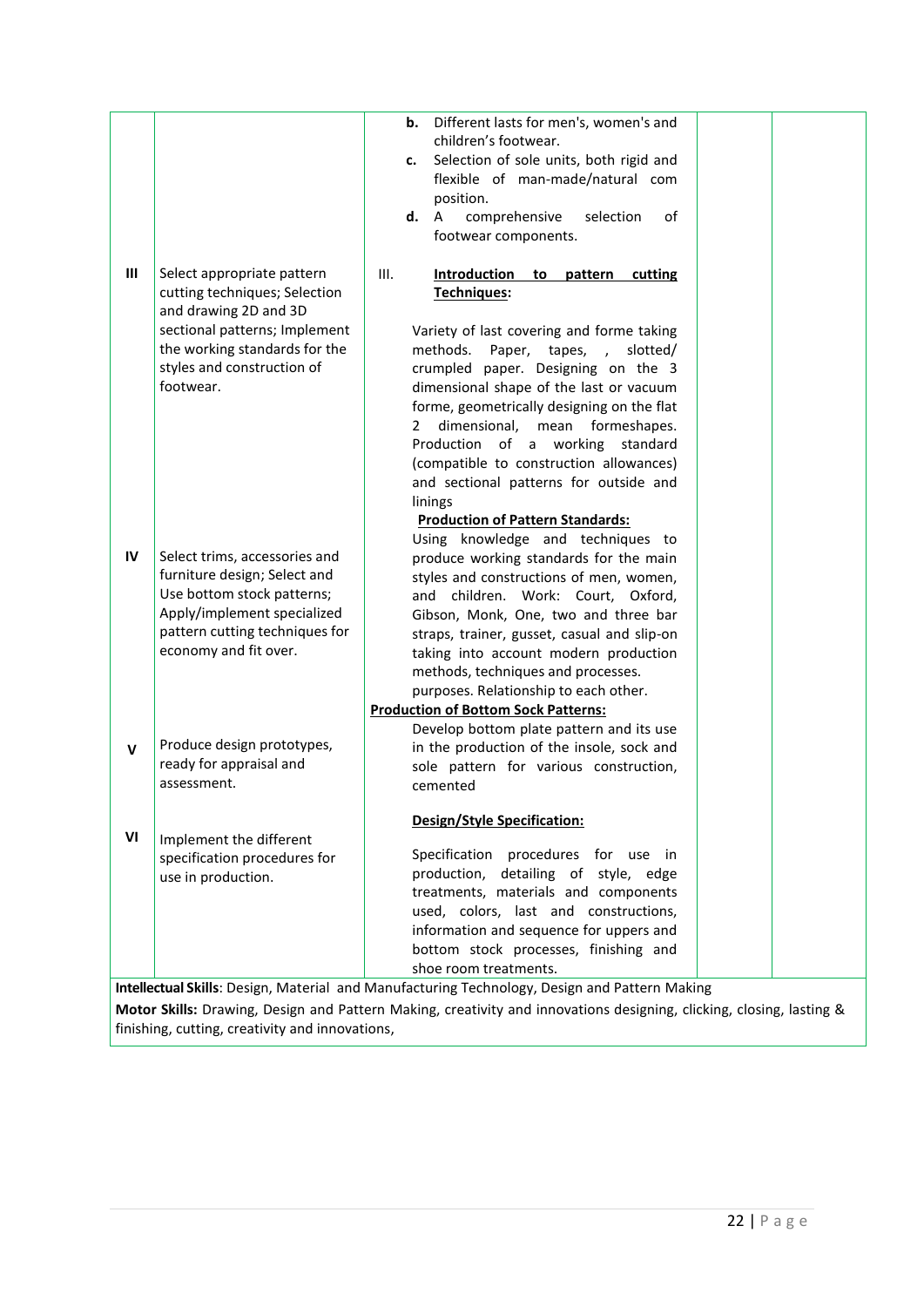| <b>PROGRAMME NAME:</b> |                                          |                  | <b>CONDENSED COURSE IN FOOTWEAR DESIGN &amp; PRODUCTION</b>             |    |    |  |   |     |
|------------------------|------------------------------------------|------------------|-------------------------------------------------------------------------|----|----|--|---|-----|
| <b>COURSE TITLE</b>    |                                          |                  | <b>CLICKING TECHNOLOGY</b>                                              |    |    |  |   |     |
| <b>COURSE CODE</b>     |                                          | <b>CCFDP-102</b> |                                                                         |    |    |  |   |     |
|                        | <b>TEACHING &amp; EXAMINATION SCHEME</b> |                  |                                                                         |    |    |  |   |     |
| <b>TEACHING SCHEME</b> |                                          |                  | <b>EXAMINATION SCHEME</b>                                               |    |    |  |   |     |
| ΤН                     | ΤU                                       | <b>PR</b>        | <b>PAPER Hrs.</b><br>TН<br><b>PR</b><br><b>OR</b><br>тw<br><b>TOTAL</b> |    |    |  |   |     |
| 10                     | --                                       | 120              | 3                                                                       | 20 | 80 |  | - | 100 |

#### **Rationale :**

In the process of footwear manufacturing, clicking is term widely used. The purpose of clicking is to cut the components in a predetermined shape and size by hand or machine, It is important process in the footwear manufacturing sector. The aspects of productivity ,quality compliance ,testing procedures are followed to achieve the desired results in the clicking department. Knowledge in the clicking technology is inevitable in this programme and job holder should be familiar in this subject.

- Cut the material by machinery technology as well as traditional handmade technology.
- Cutting of material by traditional HANDMADE with the knife and tin-patterns.
- Apply material economics in clicking
- Select the tools and machinery based on the material
- Perform clicking process on the basis of position of footwear component and footwear material
- Perform Costing and proper interlocking
- Describe different cutting methods and tools
- Explain the clicking and product cost relationship
- Describe the precautions to be taken in clicking

| Unit                              | <b>Unit outcomes</b>                                                                                                                                                                                                                                                                                                                                                                                                                                                                                                      | <b>Contents</b>                                                                                                                                                                                                                                                                                                                                                                                                                                                                                                                                                                                                                                                                                                                                                                                                                                                                                                                                                         | <b>Hours</b> | <b>Marks</b> |
|-----------------------------------|---------------------------------------------------------------------------------------------------------------------------------------------------------------------------------------------------------------------------------------------------------------------------------------------------------------------------------------------------------------------------------------------------------------------------------------------------------------------------------------------------------------------------|-------------------------------------------------------------------------------------------------------------------------------------------------------------------------------------------------------------------------------------------------------------------------------------------------------------------------------------------------------------------------------------------------------------------------------------------------------------------------------------------------------------------------------------------------------------------------------------------------------------------------------------------------------------------------------------------------------------------------------------------------------------------------------------------------------------------------------------------------------------------------------------------------------------------------------------------------------------------------|--------------|--------------|
| L<br>$\mathbf{H}$<br>$\mathbf{m}$ | Cut the material by<br>machinery technology<br>as well as traditional<br>handmade<br>technology; Cutting of<br>material by traditional<br>HANDMADE with the<br>knife and tin-patterns;<br>Apply material<br>economics in clicking;<br>Select the tools and<br>machinery based on<br>the material; Perform<br>Costing and proper<br>interlocking.<br>Perform clicking<br>process on the basis of<br>position of footwear<br>component and<br>footwear material;<br>Describe the<br>precautions to be<br>taken in clicking. | Ι.<br><b>Clicking Technology:</b><br>The upper components (upper, lining,<br>$\bullet$<br>reinforcement).<br>Materials used in footwear upper making<br>$\bullet$<br>man-made materials, leather<br>(basic<br>characteristics),<br>Hand cutting and related tools and<br>equipment.<br>Machine cutting and related equipment<br>and dies.<br>The various material wastes causes.<br>$\bullet$<br>Pattern layout on plain materials, Pattern<br>layout on patterned materials<br>Pattern layout on fabric materials.<br>Characteristics of leather from the view<br>$\bullet$<br>point of the upper cutting.<br>The leather material quality variations in<br>relation tom different parts of the skin/<br>hide (stretch - resistance - colour - grain -<br>texture).<br>The upper components specific quality<br>requirement {vamp - quarters - inside-<br>outside etc.)<br>Defects marking up.<br>٠<br>Leather grading, Leather sorting, Leather<br>store and storage. | 130          | 100          |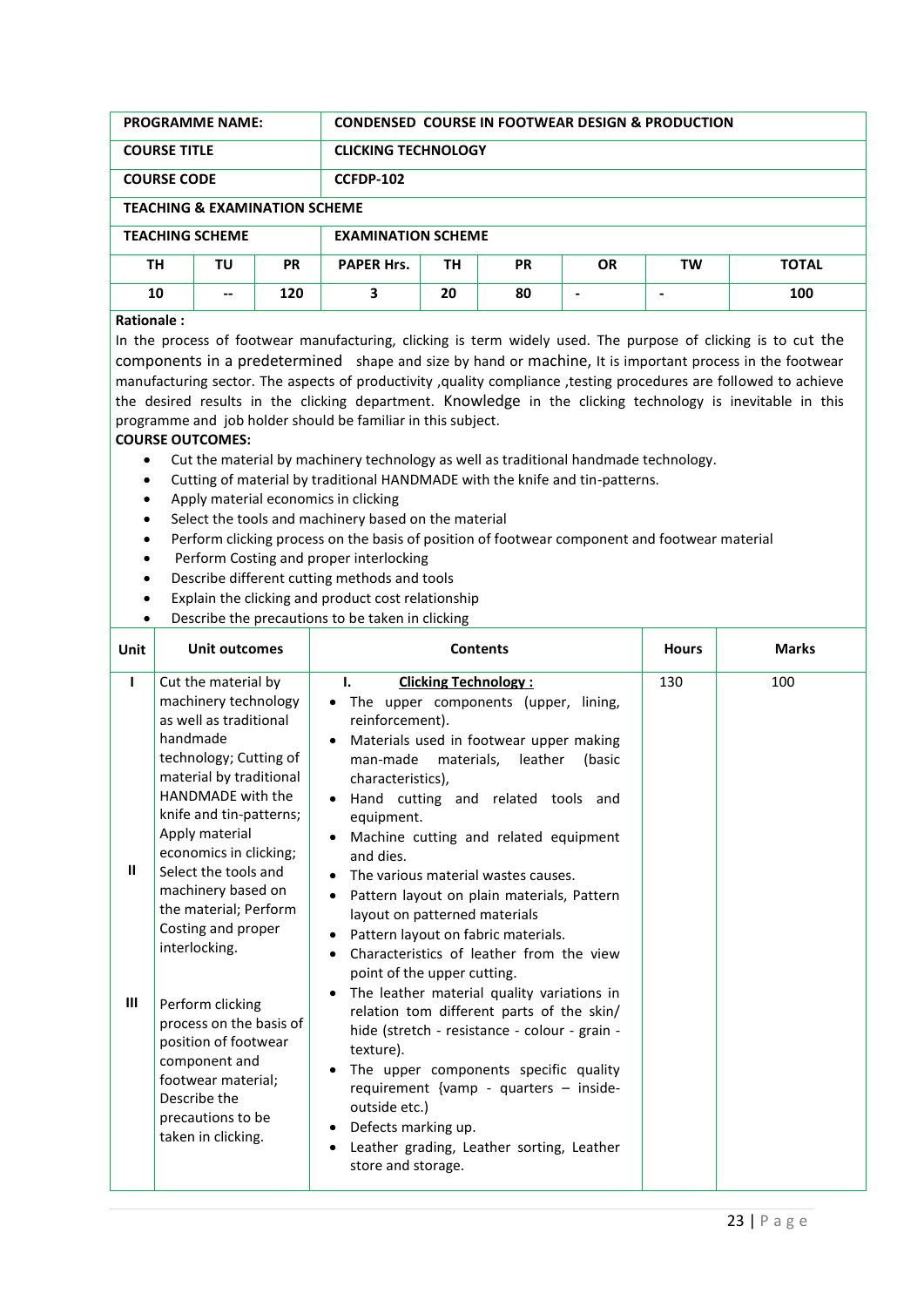|    | Describe different                        | Hand cutting pattern storage, Size making<br>(figure and codes).                      |
|----|-------------------------------------------|---------------------------------------------------------------------------------------|
| IV | cutting methods and<br>tools; Explain the | Importance of rational and economic<br>cutting as required to product cost.           |
|    | clicking and product                      | • The economic aspect of hand clicking as                                             |
|    | cost relationship.                        | compared with press clicking.                                                         |
|    |                                           | The advantage of press clicking for                                                   |
|    |                                           | intricate patterns.                                                                   |
|    | Perform Costing and                       | The importance of light in the clicking<br>room.                                      |
| V  | proper interlocking.                      | Quality control applied to upper clicking.                                            |
|    |                                           | Safety precautions applied to upper                                                   |
|    |                                           | clicking                                                                              |
|    |                                           | Н.<br><b>Clicking Department Procedure:</b>                                           |
|    |                                           | The nature of clicking.                                                               |
|    |                                           | a. Hand cutting equipment - maintenance                                               |
|    |                                           | clicking<br>the<br>room<br>managers                                                   |
|    |                                           | Responsibility for the maintenance of<br>equipment's                                  |
|    |                                           | b. Need for economy and accuracy in                                                   |
|    |                                           | clicking.                                                                             |
|    |                                           | c. Accuracy, brevity and clarity.                                                     |
|    |                                           | d. Produce basic graphic information.                                                 |
|    |                                           | e. Elements of occupational health and<br>safety.                                     |
|    |                                           | f. personal protective equipment in the                                               |
|    |                                           | work place. Practice: The use of hand                                                 |
|    |                                           | clicking knife in cutting exercises.                                                  |
|    |                                           | III. The general qualities of leather:                                                |
|    |                                           | (i) Lines of tightness and stretch<br>(ii) Quality variance in skin, Defects in upper |
|    |                                           | leather                                                                               |
|    |                                           | a. Materials for shoe uppers.                                                         |
|    |                                           | b. Types of leather in common use.                                                    |
|    |                                           | c. Examinations of leather.                                                           |
|    |                                           | d. Skins, hides and sides. .<br>e. correct storage of leather.                        |
|    |                                           | Review of fabrics in general use for linings and                                      |
|    |                                           | the cutting system need.                                                              |
|    |                                           | a. Press cutting equipment                                                            |
|    |                                           | b. Compare swing beam and traveling head<br>presses                                   |
|    |                                           |                                                                                       |
|    |                                           | c Types of knife comparisons                                                          |
|    |                                           | <b>Basic Clicking Costing</b><br>IV.                                                  |
|    |                                           | Cutting allowance and clicking cost sheet.                                            |
|    |                                           | Intellectual Skills: Material, Manufacturing technology, Machinery & Equipment        |
|    |                                           | Motor Skills: Clicking skill using latest machinery, Team work, Communication         |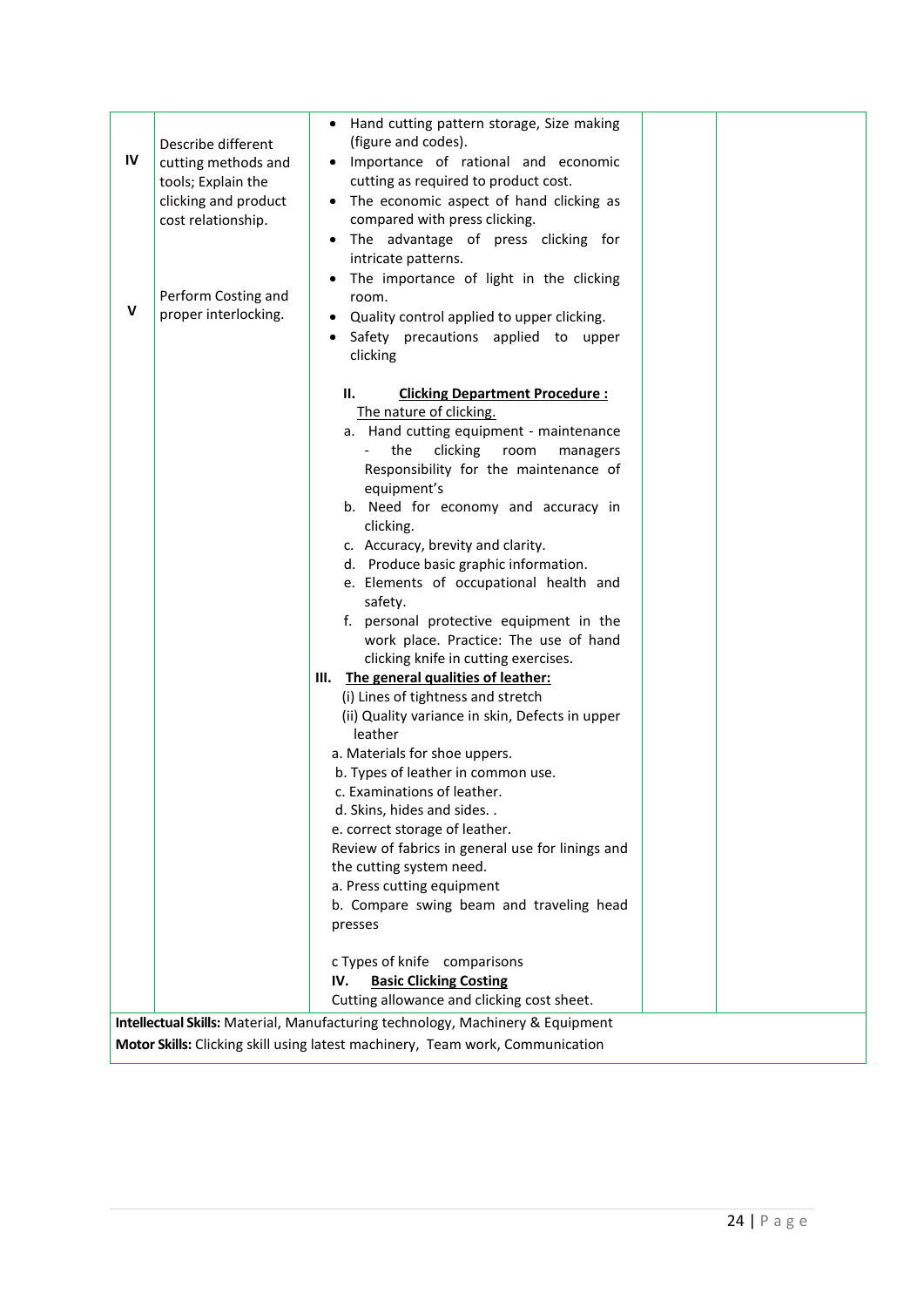| <b>PROGRAMME NAME:</b> |                                          |           | <b>CONDENSED COURSE IN FOOTWEAR DESIGN &amp; PRODUCTION</b> |    |           |           |           |              |  |
|------------------------|------------------------------------------|-----------|-------------------------------------------------------------|----|-----------|-----------|-----------|--------------|--|
| <b>COURSE TITLE</b>    |                                          |           | <b>CLOSING TECHNOLOGY</b>                                   |    |           |           |           |              |  |
| <b>COURSE CODE</b>     |                                          |           | <b>CCFDP -103</b>                                           |    |           |           |           |              |  |
|                        | <b>TEACHING &amp; EXAMINATION SCHEME</b> |           |                                                             |    |           |           |           |              |  |
| <b>TEACHING SCHEME</b> |                                          |           | <b>EXAMINATION SCHEME</b>                                   |    |           |           |           |              |  |
| ΤН                     | ΤU                                       | <b>PR</b> | <b>PAPER</b><br>Hrs.                                        | TН | <b>PR</b> | <b>OR</b> | <b>TW</b> | <b>TOTAL</b> |  |
| 10<br>180<br>--        |                                          |           | 3                                                           | 20 | 80        | ۰         |           | 100          |  |
| Rationale:             |                                          |           |                                                             |    |           |           |           |              |  |

In the process of footwear manufacturing, closing is term widely used. The purpose of closing operations is to attach the components and stitch it in a particular shape and size by machine; It is important process in the footwear manufacturing sector. The aspects of productivity, qualitycompliance, testing procedures are followed to achieve the desired results in the closing department. Knowledge in the closing technology is inevitable in this program me and job holder should be familiar in this subject.

- Describe the types of stitching machines
- Explain types of seams/joints/layers
- Describe the operational sequence for closing
- Apply different closing techniques and treatments
- Use/select appropriate needle and thread
- Operate different machines for closing technology
- Check and inspect the closing

| <b>Unit</b>  | Unit outcomes                                                                                                                              | <b>Contents</b>                                                                                                                                                                                                                             | <b>Hours</b> | <b>Marks</b> |
|--------------|--------------------------------------------------------------------------------------------------------------------------------------------|---------------------------------------------------------------------------------------------------------------------------------------------------------------------------------------------------------------------------------------------|--------------|--------------|
| $\mathbf{I}$ | Describe the types of<br>stitching machines; Explain<br>types of seams/joints/layers;<br>Describe the operational<br>sequence for closing; | Ι.<br><b>Closing Technology:</b><br>Machinery:<br>• Basic types and specialist stitching<br>machines.<br>operational sequence for basic styles<br>backing,<br>stitch<br>Skiving,<br>marking,<br>folding<br>perforation,<br>ancillary<br>and | 190          | 100          |
| $\mathbf{I}$ | Apply different closing<br>techniques and treatments.                                                                                      | machinery<br>Methods of upper reinforcements, edge<br>and decorative treatments.<br>Types of seams. Welding treatment for upper<br>assembly, decoration and ornaments.                                                                      |              |              |
| $\mathbf{m}$ | Use/select appropriate<br>needle and thread; Operate<br>different machines for<br>closing technology.                                      | Needles and threads:<br>Ш.<br>Types, sizes, selection, classification,<br>$\bullet$<br>relationship, application to Work.<br>forming<br>shaping<br>Upper<br>by<br>equipment/blocking machine                                                |              |              |
| IV           | Check and inspect the closing                                                                                                              | <b>Closing Practical:</b><br>a. Students will be introduced to the<br>different types of stitching and Non-<br>stitching machine available.<br>b. They will be taught the techniques of                                                     |              |              |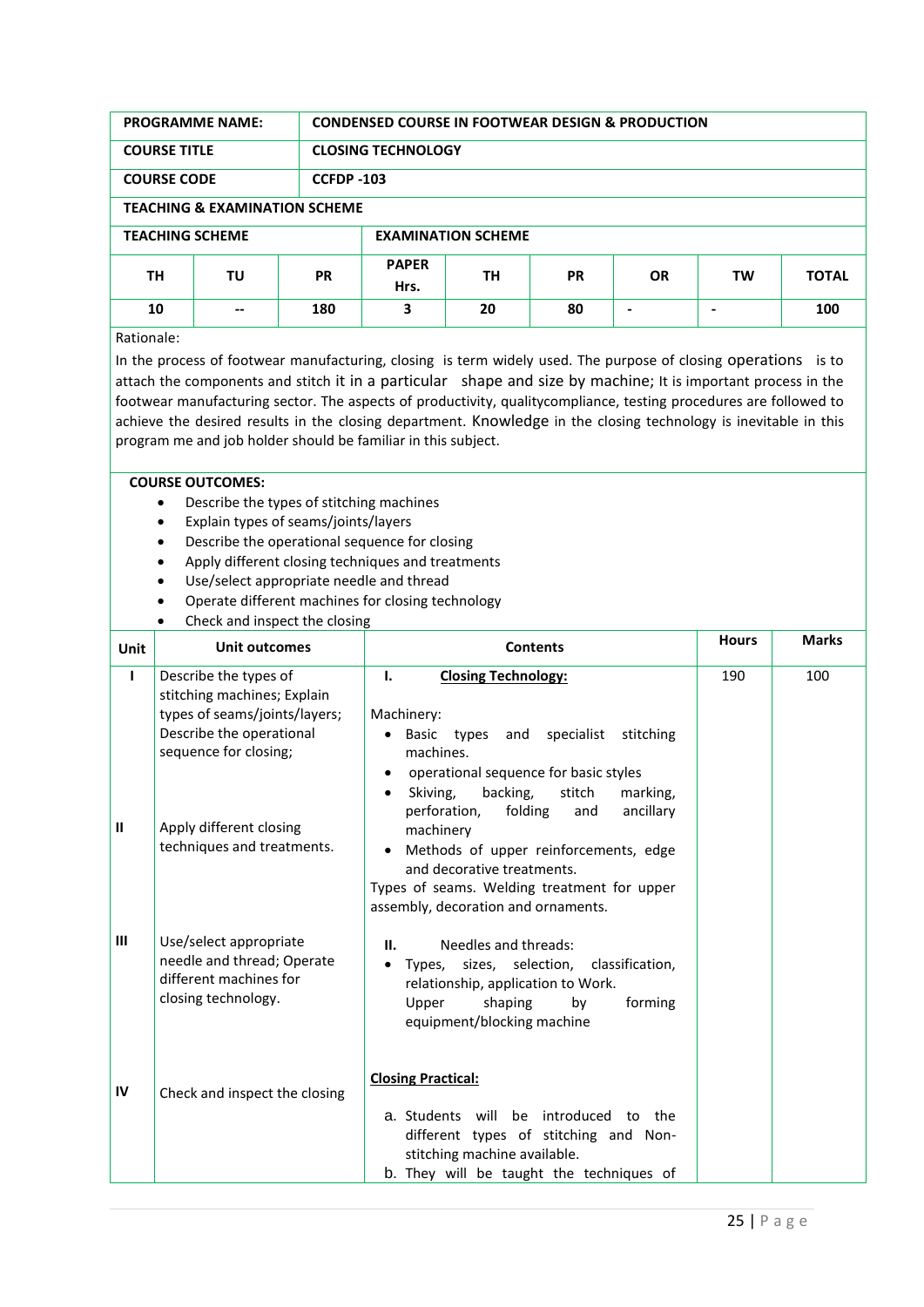|                                                                                                                                                                             | handcrafts and the use of Machines for<br>similar operations.<br>c. They will be trained in their use and in the<br>use of adjustments necessary to functional<br>efficiency.<br>This will be followed by the making up of basic<br>styles of men's and women's footwear" |  |  |  |  |  |  |
|-----------------------------------------------------------------------------------------------------------------------------------------------------------------------------|---------------------------------------------------------------------------------------------------------------------------------------------------------------------------------------------------------------------------------------------------------------------------|--|--|--|--|--|--|
| <b>Intellectual Skills:</b> Material, Manufacturing technology, Machinery & Equipment<br><b>Motor Skills:</b> Closing skill using latest machinery Team work, Communication |                                                                                                                                                                                                                                                                           |  |  |  |  |  |  |

| <b>PROGRAMME NAME:</b> |                                          |           | <b>CONDESNED COURSE IN FOOTWEAR DESIGN &amp; PRODUCTION</b> |    |           |           |    |              |
|------------------------|------------------------------------------|-----------|-------------------------------------------------------------|----|-----------|-----------|----|--------------|
| <b>COURSE TITLE</b>    |                                          |           | <b>LASTING &amp; MAKING TECHNOLOGY</b>                      |    |           |           |    |              |
| <b>COURSE CODE</b>     |                                          | CCFDP-104 |                                                             |    |           |           |    |              |
|                        | <b>TEACHING &amp; EXAMINATION SCHEME</b> |           |                                                             |    |           |           |    |              |
| <b>TEACHING SCHEME</b> |                                          |           | <b>EXAMINATION SCHEME</b>                                   |    |           |           |    |              |
| TН                     | ΤU                                       | <b>PR</b> | <b>PAPER</b><br>Hrs.                                        | TН | <b>PR</b> | <b>OR</b> | TW | <b>TOTAL</b> |
| 10                     | --                                       | 190       | 3                                                           | 20 | 80        | ۰         |    | 100          |
| Dettemate:             |                                          |           |                                                             |    |           |           |    |              |

#### Rationale:

In the process of footwear manufacturing, Lasting is term widely used. The purpose of lasting is to attach the upper, with the sole as per the last shape and size by machine. It is important process in the footwear manufacturing sector. The aspects of productivity, qualitycompliance, testing procedures are followed to achieve the desired results in the lasting department. Knowledge in the lasting technology is inevitable in this program me and job holder should be familiar in this subject.

#### **COURSE OUTCOMES:**

- Explain the concept of lasting
- Explain lasting principles
- Implement lasting principles in footwear manufacturing
- Explain different processes at different layers in lasting technology
- Explain the bottoming procedure and processes involved in bottoming
- Perform bottoming and finishing procedure
- Describe the finishing types and processes
- Compare different finishing systems
- Explain the functions and processes of the shoe room,

#### Describe shoe room operations and techniques

| Unit | Unit outcomes                                                                                                                                                                                                   | <b>Contents</b>                                                                                                                                                                                                                                                                                                                                                                          | <b>Hours</b> | <b>Marks</b> |
|------|-----------------------------------------------------------------------------------------------------------------------------------------------------------------------------------------------------------------|------------------------------------------------------------------------------------------------------------------------------------------------------------------------------------------------------------------------------------------------------------------------------------------------------------------------------------------------------------------------------------------|--------------|--------------|
|      | Explain the concept of<br>lasting; Explain lasting<br>principles; Implement lasting<br>principles in footwear<br>manufacturing; Explain<br>different processes at<br>different layers in lasting<br>technology. | Lasting:<br>a. Types and uses of toe-puffs and stiffeners.<br>b. Identification of methods of attachments.<br>c. Methods of conditioning uppers and<br>components.<br>d. Lasting principles<br>methods<br>and<br>of<br>application.<br>bottoming<br>e. Lasting and<br>systems<br>for<br>different types of construction in general<br>use.<br>Heeling processes, including heel building | 190          | 100          |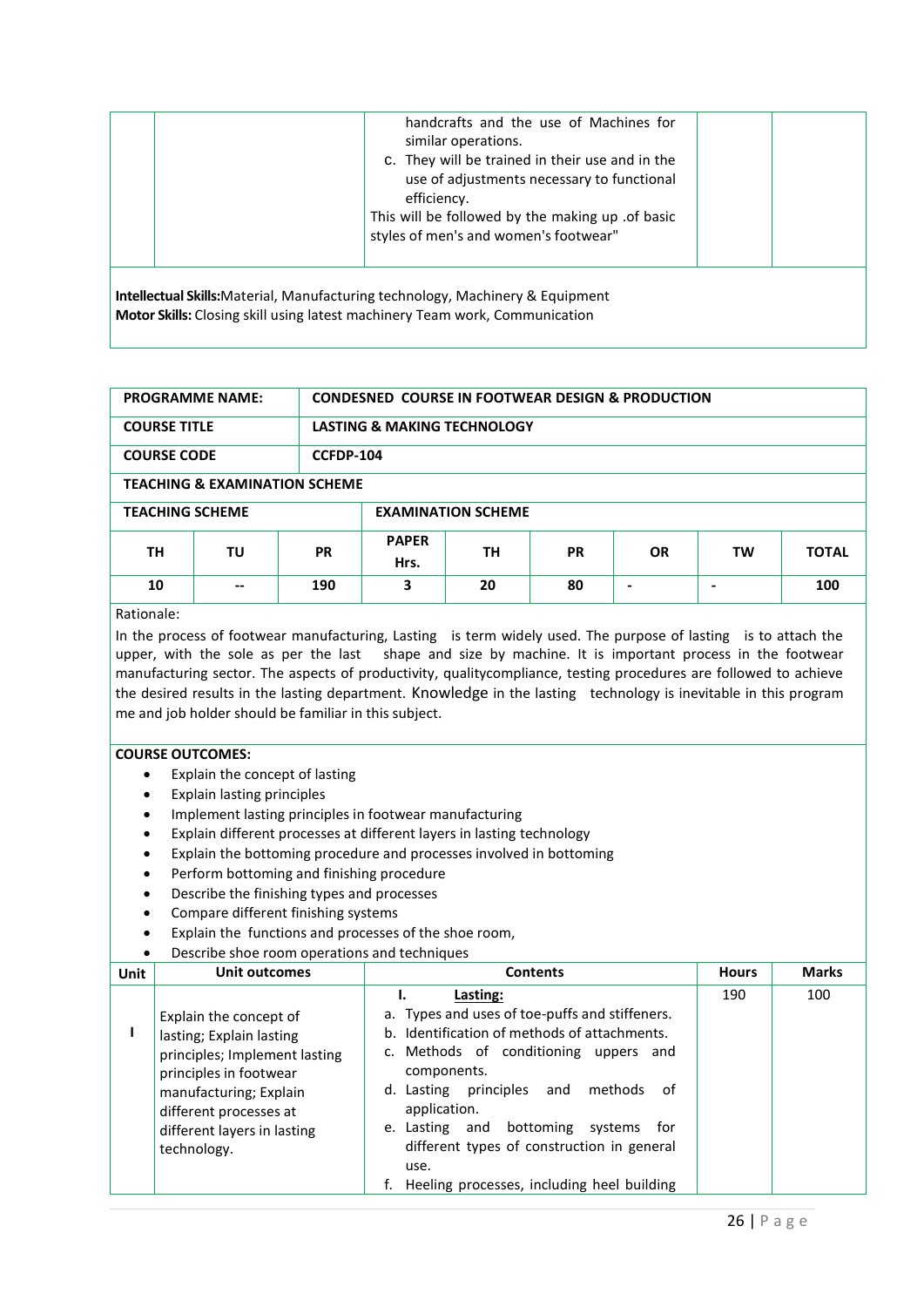|   |                                                                                                                             | and heel finishing, covering Systems and                                                                                                                                                                                                                                                                                                                                                                                                                                                                                                                                                                                                                                                                                                            |  |
|---|-----------------------------------------------------------------------------------------------------------------------------|-----------------------------------------------------------------------------------------------------------------------------------------------------------------------------------------------------------------------------------------------------------------------------------------------------------------------------------------------------------------------------------------------------------------------------------------------------------------------------------------------------------------------------------------------------------------------------------------------------------------------------------------------------------------------------------------------------------------------------------------------------|--|
|   |                                                                                                                             | methods of heel attachment.<br>g. Systems of transportation and track<br>management.<br>h. Combined lasting system.<br>i. The theory and practice of head setting -<br>moist and dry head effects on. Materials<br>and adhesive<br>j. The use of hot-melt adhesive in lasting and<br>bottoming.<br>k. Lasting faults and effects upon subsequent<br>operations.                                                                                                                                                                                                                                                                                                                                                                                     |  |
|   |                                                                                                                             |                                                                                                                                                                                                                                                                                                                                                                                                                                                                                                                                                                                                                                                                                                                                                     |  |
|   |                                                                                                                             | Н.<br><b>Bottoming:</b>                                                                                                                                                                                                                                                                                                                                                                                                                                                                                                                                                                                                                                                                                                                             |  |
| Ш | Explain the bottoming<br>procedure and processes<br>involved in bottoming;<br>Perform bottoming and<br>finishing procedure. | a. Correct techniques for sole attachment.<br>b. Composition, characteristics and uses of<br>insole and soling materials for different<br>constructions.<br>c. Machine cutting direct/caster and planet,<br>rounding operations.<br>d. preparation of cut stock and bottom<br>components including pre finishing and<br>assembly of pre-fabricated and Louis heel<br>bottom units<br>e. assembly and storage of lasts and<br>components.<br>f. Standardization of components.<br>thicknesses<br>g. Multiple<br>cutting<br>οf<br>components<br>h. Pre-moulded shank, insole assemblies<br>Insole confirming equipment's.<br>i.<br>Departmental management.<br>j.<br>k. Control of components and raw materials<br>Fitting up to ticket requirements" |  |
| Ш | Describe the finishing types<br>and processes; Compare<br>different finishing systems.                                      | Ш.<br><b>Finishing:</b><br>a. Procedure and processes for various soling<br>and heating materials and units.<br>b. Top- piecing methods of attaching and<br>types and characteristics of material<br>available.<br>c. The objective and methods of finishing -<br>types and functions of machines and<br>equipment used. Finishing processes for<br>both leather and non-leather soles and<br>heels. Effects of faults in preceding<br>operations on the finishing processes.<br>Selection of appropriate processes.<br>d. Comparisons between various finishing<br>systems - pre - finishing vs finishing on the<br>shoe. Cutters, irons, adhesives, inks,<br>finishes<br>used.<br>waxes<br>and<br>stains,<br>Decorative treatments and rending.   |  |
|   |                                                                                                                             | Statutory requirements concerning<br>general, fire, mechanical and electrical                                                                                                                                                                                                                                                                                                                                                                                                                                                                                                                                                                                                                                                                       |  |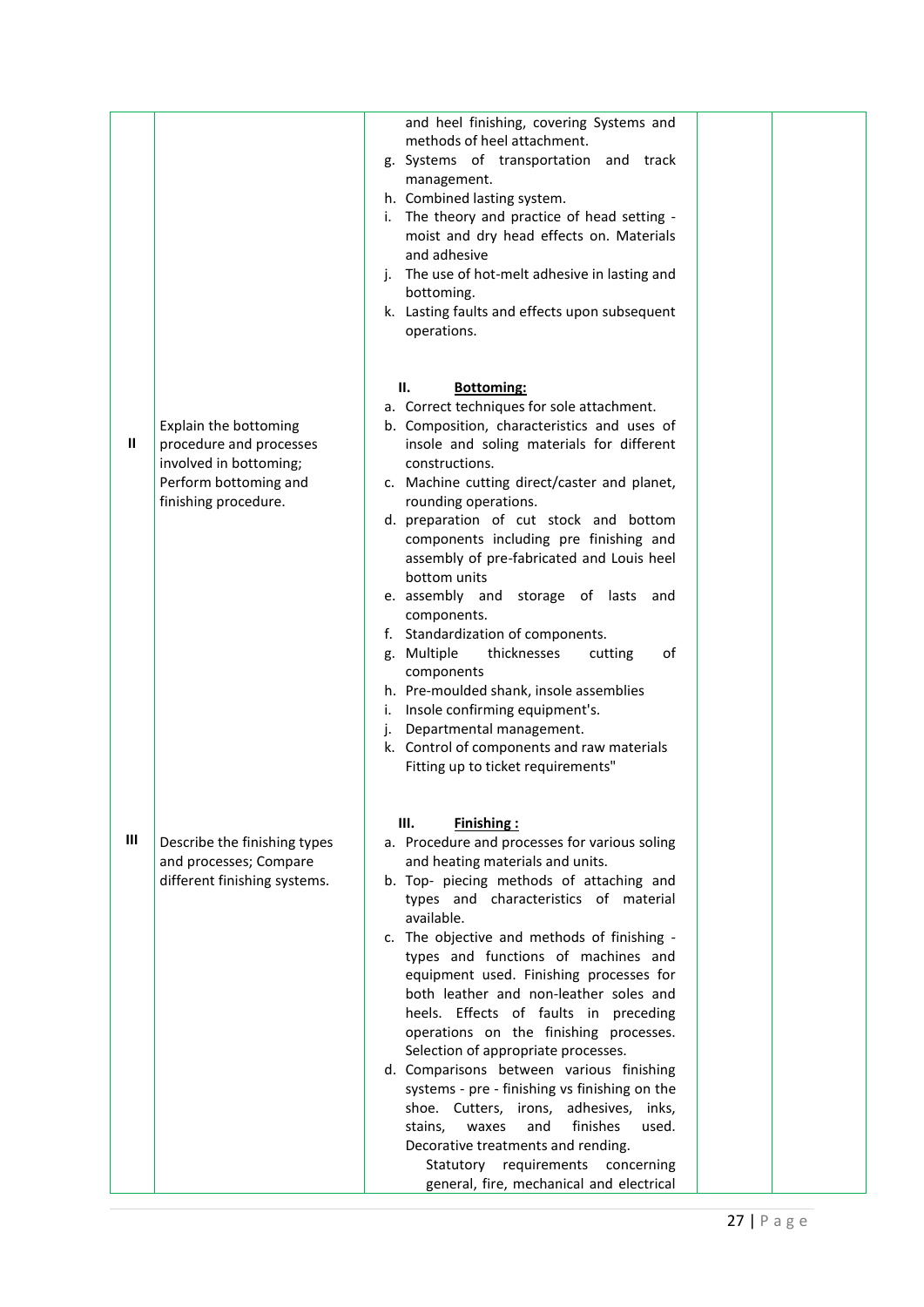|    |                                                                                                                                                                       | will<br>safe<br>working<br>conditions<br>be<br>emphasized.                                                                                                                                                                                                                                                                                                                           |  |  |  |  |  |  |
|----|-----------------------------------------------------------------------------------------------------------------------------------------------------------------------|--------------------------------------------------------------------------------------------------------------------------------------------------------------------------------------------------------------------------------------------------------------------------------------------------------------------------------------------------------------------------------------|--|--|--|--|--|--|
| IV | Explain the functions and<br>processes of the shoe room;<br>Describe shoe room<br>operations and techniques.                                                          | <b>Shoe Rooming:</b><br>IV.<br>a. The functions and processes of the shoe<br>room, their importance to sales appeal.<br>shoe room operations and techniques -<br>socking, cleaning, repairing, dressing, top<br>attaching,<br>spraying, trim<br>quarter<br>reforming, irons, inspection procedures,<br>boxing etc., for leather and non - leather<br>materials. Machine adjustments. |  |  |  |  |  |  |
|    | <b>Intellectual Skills:</b> Material, Manufacturing technology, Machinery & Equipment<br>Motor Skills: Lasting skill using latest machinery, Team work, Communication |                                                                                                                                                                                                                                                                                                                                                                                      |  |  |  |  |  |  |

| <b>PROGRAMME NAME:</b> |                                          |    | <b>CONDENSED COURSE IN FOOTWEAR DESIGN &amp; PRODUCTION</b> |    |           |           |    |              |
|------------------------|------------------------------------------|----|-------------------------------------------------------------|----|-----------|-----------|----|--------------|
| <b>COURSE TITLE</b>    |                                          |    | <b>INDUSTRIAL MANAGEMENT &amp; SAFETY</b>                   |    |           |           |    |              |
| <b>COURSE CODE</b>     |                                          |    | <b>CCFDP-105</b>                                            |    |           |           |    |              |
|                        | <b>TEACHING &amp; EXAMINATION SCHEME</b> |    |                                                             |    |           |           |    |              |
| <b>TEACHING SCHEME</b> |                                          |    | <b>EXAMINATION SCHEME</b>                                   |    |           |           |    |              |
| TН<br>ΤU<br><b>PR</b>  |                                          |    | <b>PAPER</b><br>Hrs.                                        | TН | <b>PR</b> | <b>OR</b> | TW | <b>TOTAL</b> |
| 20                     | $-$                                      | 60 | 3                                                           | 20 | 30        |           |    | 50           |
| - - -                  |                                          |    |                                                             |    |           |           |    |              |

#### **Rationale:**

The modern managerial concepts and the principlesis inevitable in the manufacturing sector. To improve the productivity, application of scientific method is important as per the demand ,the job holder should be aware about the concepts of management including finance ,production , human resource etc .And the safety is one of the important aspects to be ensured during the production. The knowledge in the safety audit for different industries is vital to perform the task to meet the international standards. Due to the growth, one should be familiar with the concepts of industrial management and safety.

- Describe the Term Managerial Concepts
- Explain the fundamental of finance management.
- Basic concepts of production management.
- Discuss the fundamental of Human resource management.
- List the functions of management
- Follow healthy and safety measures at workplace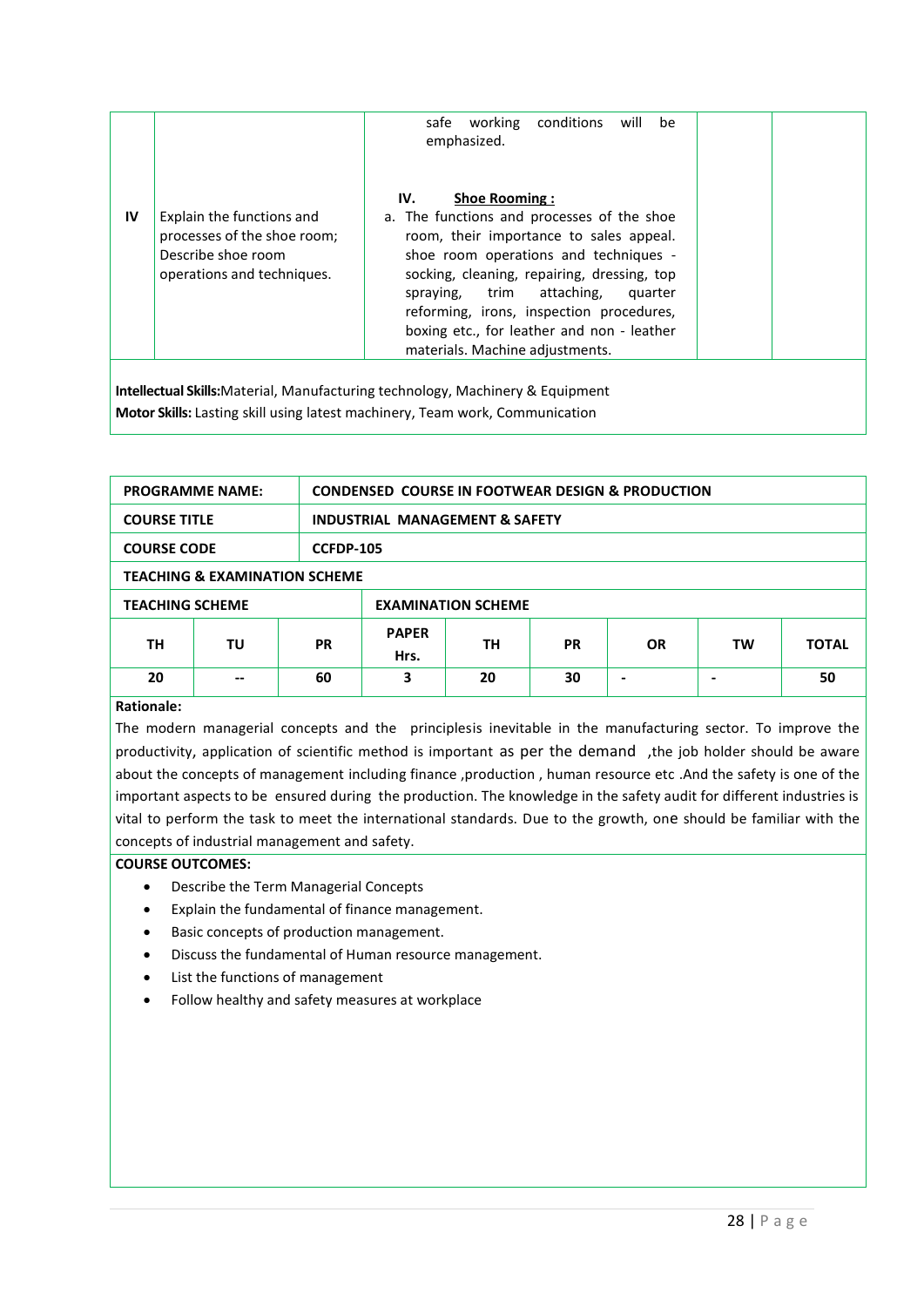| Unit         | <b>Unit outcomes</b>         | <b>Contents</b>                                   | <b>Hours</b> | <b>Marks</b> |
|--------------|------------------------------|---------------------------------------------------|--------------|--------------|
| $\mathbf{I}$ | Describe<br>Managerial       |                                                   | 80           | 50           |
|              | Concepts and principles of   | a)Managerial Concepts and principles, functions   |              |              |
|              | Mgmt                         | of management, purchase and store s control,      |              |              |
|              |                              | materials requirement planning, inviting tenders  |              |              |
|              |                              | and<br>quotations,<br>comparison<br>statement,    |              |              |
|              |                              | identifying the sources,<br>purchase<br>order,    |              |              |
|              |                              | receiving of materials,<br>verification,<br>store |              |              |
|              |                              | keeping, inventory control                        |              |              |
|              | Explain the fundamental of   |                                                   |              |              |
| 2.           | finance mgmt                 | b)Fundamentals of finance Management:             |              |              |
|              |                              | financial statement and budgetary control         |              |              |
|              |                              | provision and management or working capital.      |              |              |
| 3.           | Basic concepts of production |                                                   |              |              |
|              | mgmt                         | c)Fundamentals of production Management :         |              |              |
|              |                              | pre - production, planning, production planning   |              |              |
|              |                              | and control, method study, work measurement       |              |              |
| 4            | Discuss the fundamental of   | etc.                                              |              |              |
|              | Human resource mgmt          |                                                   |              |              |
|              |                              | d)Fundamentals<br>οf<br>human<br>resource         |              |              |
|              |                              | management: manpower requirement planning         |              |              |
|              |                              | recruitment of employees, job analysis, job       |              |              |
|              |                              | description, specialization, payment method, job  |              |              |
|              |                              | evaluation, career planning, legal requirements.  |              |              |
| 5            | List the functions of Mgmt   |                                                   |              |              |
|              |                              | e)Functions of Management                         |              |              |
|              |                              | Planning<br>а.                                    |              |              |
|              |                              | Organizing<br>b.                                  |              |              |
|              |                              | <b>Staffing</b><br>c.                             |              |              |
|              |                              | d.<br>Directing                                   |              |              |
|              |                              | Administering<br>e.                               |              |              |
|              |                              | f.<br>$CO - ordination$                           |              |              |
|              |                              | Communication<br>g.                               |              |              |
|              |                              | Controlling<br>h.                                 |              |              |
|              |                              | Management Principals.                            |              |              |
|              |                              | Purchase & store control                          |              |              |
|              |                              | Problem planning & control                        |              |              |
|              |                              |                                                   |              |              |
| $\mathbf{H}$ | Follow healthy and safety    | (Industrial)<br>f)Occupational<br>Hygiene-        |              |              |
|              | measures at workplace        | Anticipation, Identification, Assessment and      |              |              |
|              |                              | Control of all Health Hazards at Workplace,       |              |              |
|              |                              | Evaluation of Health Hazards at Workplaces.       |              |              |
|              |                              | Occupation Hazards with respect to Physical       |              |              |
|              |                              | Hazards, Chemical Hazards, Biological hazards.    |              |              |
|              |                              | List of Industries involving Hazardous process    |              |              |
|              |                              | Occupational Hazards under the First Schedule     |              |              |
|              |                              | of the Factories Act, 1948; Permissible Limits of |              |              |
|              |                              | Chemical<br>substances<br>certain<br>in<br>work   |              |              |
|              |                              |                                                   |              |              |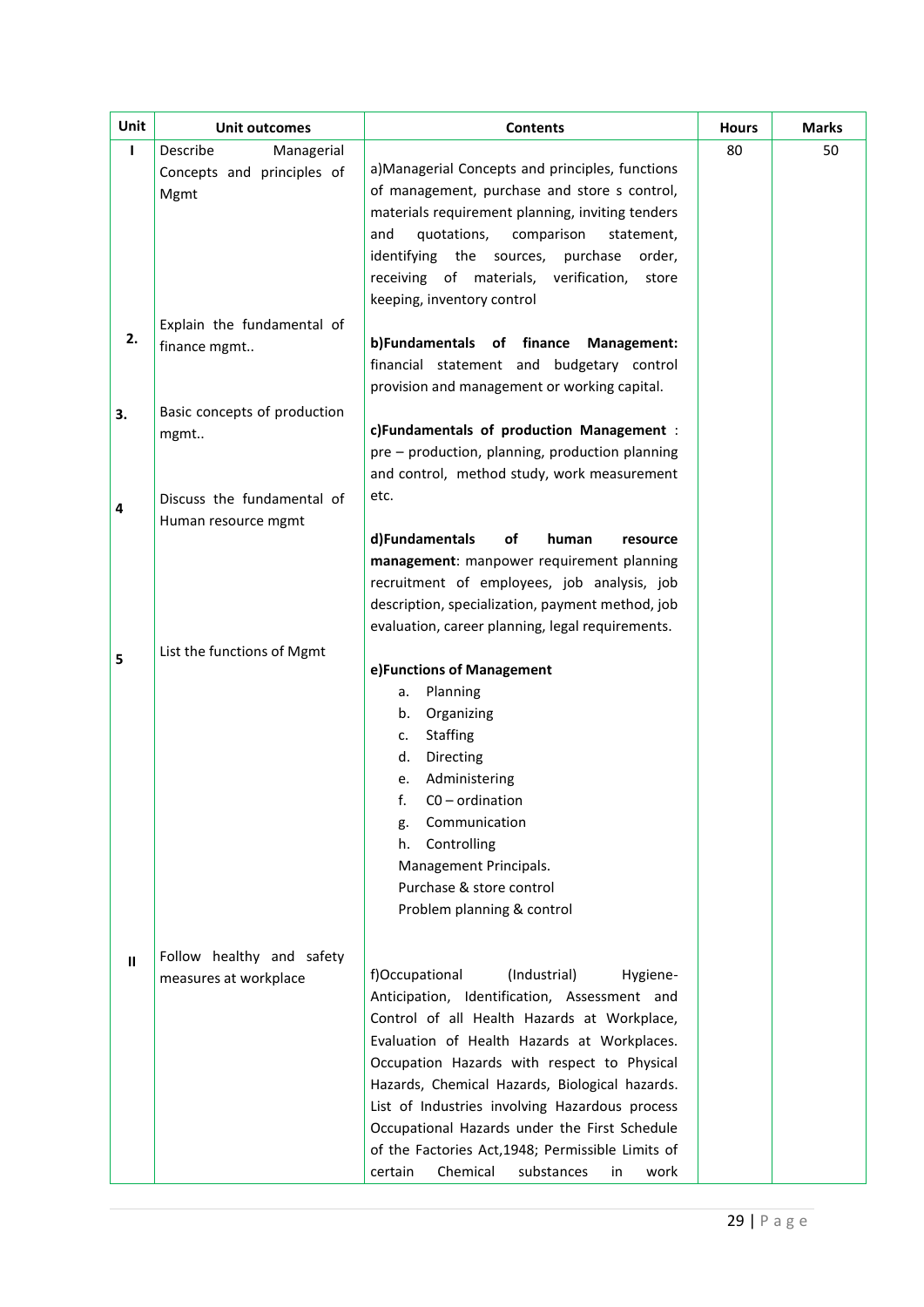|                                                                                                              | environment under the Second Schedule of the       |  |  |  |  |  |
|--------------------------------------------------------------------------------------------------------------|----------------------------------------------------|--|--|--|--|--|
|                                                                                                              | Factories Act, 1948. Hazards Control :             |  |  |  |  |  |
|                                                                                                              | Elimination, Control, Substitution, Isolation,     |  |  |  |  |  |
|                                                                                                              | Personal Protective Equipment(PPE). First-aid      |  |  |  |  |  |
|                                                                                                              | practice in industry: ABC of First-aid for injured |  |  |  |  |  |
|                                                                                                              | and sick in Industry-Managing First-aid centers-   |  |  |  |  |  |
|                                                                                                              | Equipping First-aid center- Training of First-     |  |  |  |  |  |
|                                                                                                              | aiders-Training of employees in First-aid.         |  |  |  |  |  |
|                                                                                                              |                                                    |  |  |  |  |  |
|                                                                                                              | g)Industrial Safety- Causes of Accident, Accident  |  |  |  |  |  |
|                                                                                                              | statistics, Accident Reporting system, Safety      |  |  |  |  |  |
|                                                                                                              | Audit, Accident prevention, Disaster Planning,     |  |  |  |  |  |
|                                                                                                              | Safety Committee, MAHC, Case studies on            |  |  |  |  |  |
|                                                                                                              | Bhopal, Chernobyl and similar disasters            |  |  |  |  |  |
|                                                                                                              |                                                    |  |  |  |  |  |
| <b>Intellectual Skills:</b> Health and safety requirements, Material handling, staking and stores management |                                                    |  |  |  |  |  |
| Motor Skills: Implementing precautions, Use of safety equipment, communication, Optimization, management     |                                                    |  |  |  |  |  |

| <b>PROGRAMME NAME:</b>                   |  |                  | <b>CONDENSED COURSE IN FOOTWEAR DESIGN &amp; PRODUCTION</b> |           |           |     |    |              |
|------------------------------------------|--|------------------|-------------------------------------------------------------|-----------|-----------|-----|----|--------------|
| <b>COURSE TITLE</b>                      |  |                  | <b>QUALITY CONTROL&amp; STANDARDIZATION</b>                 |           |           |     |    |              |
| <b>COURSE COD</b>                        |  | <b>CCFDP-106</b> |                                                             |           |           |     |    |              |
| <b>TEACHING &amp; EXAMINATION SCHEME</b> |  |                  |                                                             |           |           |     |    |              |
| <b>TEACHING SCHEME</b>                   |  |                  | <b>EXAMINATION SCHEME</b>                                   |           |           |     |    |              |
| ΤU<br>TН<br><b>PR</b>                    |  |                  | <b>PAPER</b><br>Hrs.                                        | <b>TH</b> | <b>PR</b> | OR. | TW | <b>TOTAL</b> |
| 20<br>--<br>- - -                        |  | 40               | 3                                                           | 20        | 30        | ۰   | ۰  | 50           |

#### **Rationale:**

In the growth of Indian export market particularly in the footwear commodities, the work force should know the concepts behind quality control and standardization. To understand the process of quality standards manual preparation followed by different countries, the job holder should possess knowledgein the standards and quality control systems. The job holder should know how to prepare the quality manuals and the corrective measures to control the quality of the production within the tolerance level. The job holder should know the responsibilities of the operator who performs different task.Due to the tremendous growth in the quality standardization and controlling systems, one should be aware about the concept in detail.

- Describe the concept of quality in footwear technology
- Discuss the preparation of Quality policy documents.
- Describe the cost to a company of non-conformance
- Explain the role of operator in quality assurance
- Discuss about supplier and customer requirements.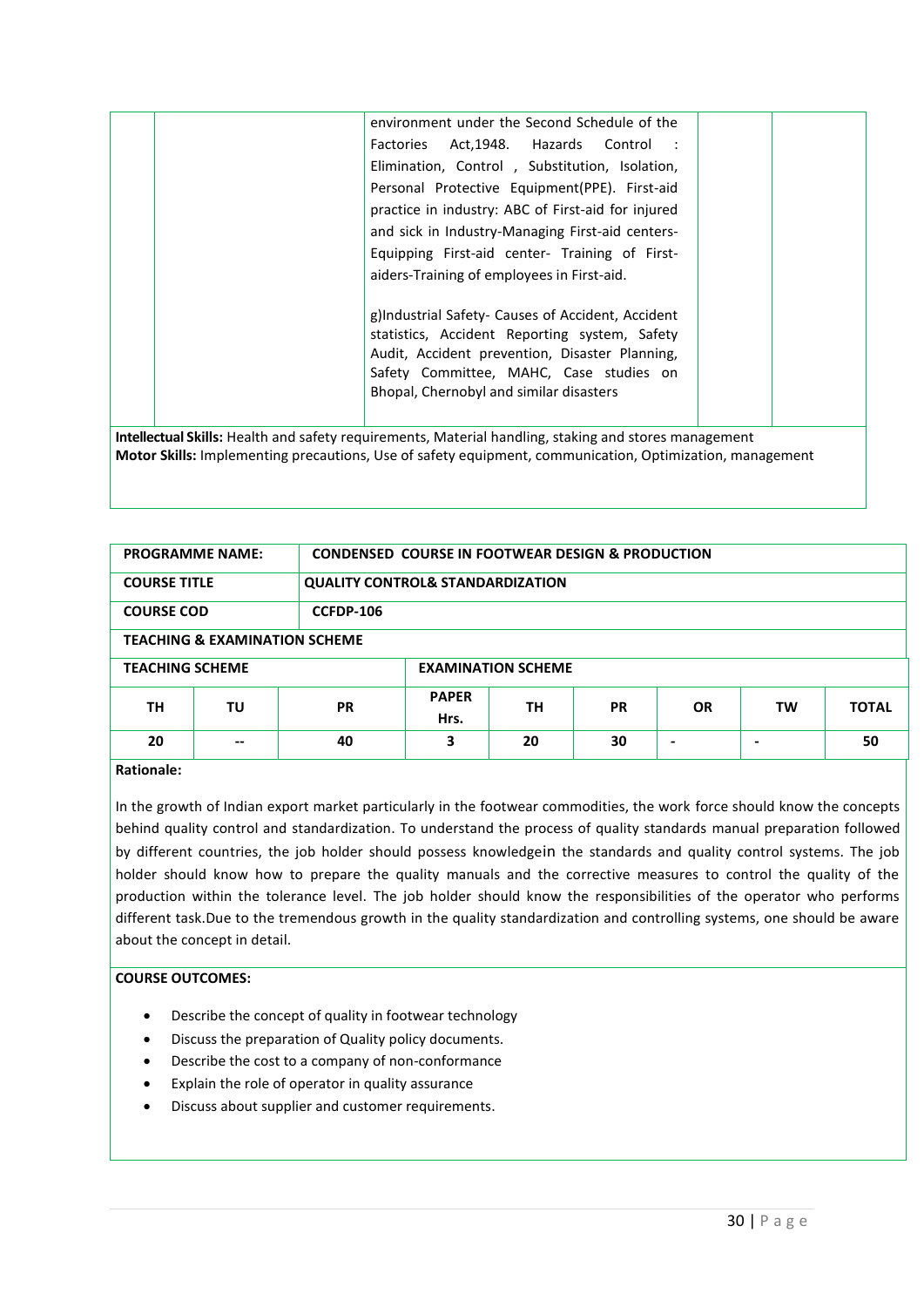| Unit           | Unit outcomes                                                                                                                                                                                               | <b>Contents</b>                                                                                                                                                                                                                                                                                                                                                                                                                                                                                                                         | <b>Hours</b> | <b>Marks</b> |
|----------------|-------------------------------------------------------------------------------------------------------------------------------------------------------------------------------------------------------------|-----------------------------------------------------------------------------------------------------------------------------------------------------------------------------------------------------------------------------------------------------------------------------------------------------------------------------------------------------------------------------------------------------------------------------------------------------------------------------------------------------------------------------------------|--------------|--------------|
| L              | Describe the concept of quality in<br>footwear technology; Explain the<br>benefits of Quality assurance<br>systems; Describe the role of policy<br>at different levels in quality control<br>and assurance. | a) Meaning of Quality "Assurance", "guarantees"<br>and company commitment to being the "best".<br>Critical dimensions of quality. Vision and<br>Mission of organization-concept & purpose.<br>Benefits of a quality assurance system, i.e.,<br>eliminate customer complaints and increased<br>efficiency. Absolutes of quality - i.e., a system<br>of Prevention. Preparation of a quality policy<br>document.<br>b)Discuss the benefits of a Quality Assurance<br>system ie eliminate customer complaints and<br>increased efficiency. | 60           | 50           |
| $\mathbf{u}$   | Discuss the preparation of Quality<br>policy documents.                                                                                                                                                     | c) Define the absolute of Quality $-$ ie a system of<br>prevention<br>d)Discuss the preparation of a Quality policy<br>documents.<br>e)Discuss the impact of operator motivation in<br>having quality standards of operation.                                                                                                                                                                                                                                                                                                           |              |              |
| $\mathbf{III}$ | Describe the cost to a company of<br>non-conformance                                                                                                                                                        | Discuss the cost to a company of non<br>conformance (rejects)especially those returned<br>from the customer.<br>Discuss the value of Audits and audit trails to<br>identify and eliminate non-conformance.                                                                                                                                                                                                                                                                                                                              |              |              |
| IV             | Explain the role of operator in<br>quality assurance.                                                                                                                                                       | f) Explain how a system of prevention is far better<br>than one of compensation.<br>Discuss the cost of not meeting the customer<br>requirements.<br>g) Discuss the need of commitment to change, to<br>adapt to succeed in production technologies.                                                                                                                                                                                                                                                                                    |              |              |
| v              | about<br><b>Discuss</b><br>supplier<br>and<br>customer requirements.                                                                                                                                        | h)Explain the need to reduce lead time on<br>delivery , capability , speed technology and<br>flexibility.<br>Explain the supplier customer requirements, the<br>need to keep each other information.                                                                                                                                                                                                                                                                                                                                    |              |              |
|                | Intellectual Skills: Quality standards, Testing requirements- procedures- equipment                                                                                                                         |                                                                                                                                                                                                                                                                                                                                                                                                                                                                                                                                         |              |              |
|                | Motor Skills: Costing, Testing, experimenting, Standardization, measuring                                                                                                                                   |                                                                                                                                                                                                                                                                                                                                                                                                                                                                                                                                         |              |              |

| <b>Examination and Assessments</b> | A sum of total 50 hours is allotted to apprise |  |
|------------------------------------|------------------------------------------------|--|
|                                    | the subject wise outcome through               |  |
|                                    | examinations/assessments etc.                  |  |
|                                    |                                                |  |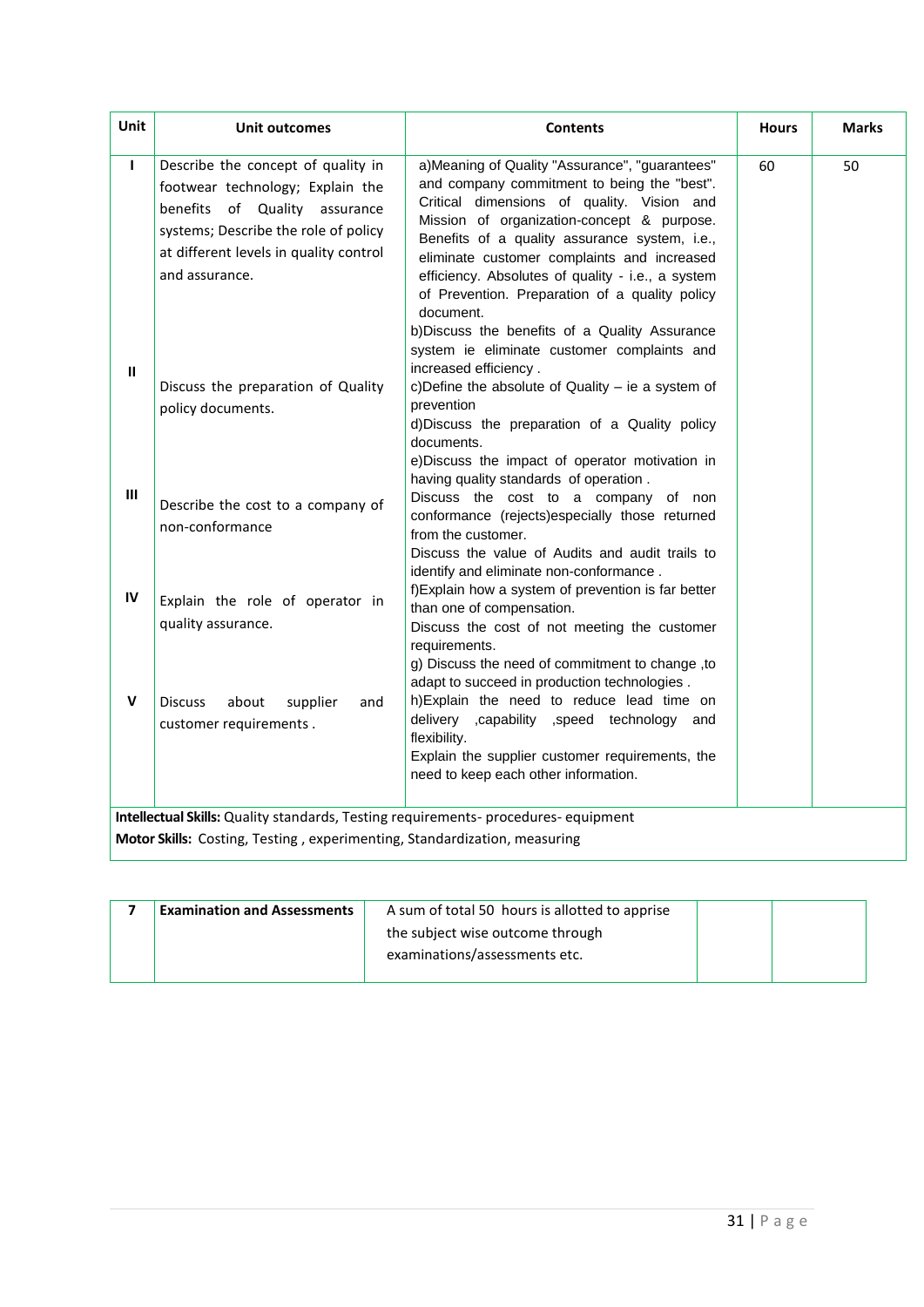#### **List of Practical:**

- 1. Introduction about clicking section.
- 2. Introduction about machine and its functions.
- 3. Introduction about clicking tools.
- 4. Practice of knife holding and sharpening.
- 5. Practice in pre-training paper sheet by hand.
- 6. Practice in machine maintenance and safety parameters.
- 7. Cutting in leather/synthetic materials by hand.
- 8. Clicking in insole board/shank board materials by machine.
- 9. Clicking in leather/synthetic/fabric material by machine.
- 10. Layout of components in different materials.
- 11. Skiving practice in leather for different components.
- 12. Introduction about closing section.
- 13. Introduction about closing machine part and function.
- 14. Stitching Practice in pre-training exercise (level-1 to 6)
- 15. Introduction about different tools used in closing section.
- 16. Needle fitting in stitching machine and practice.
- 17. Upper threading in stitching machine and practice.
- 18. Bobbin fitting and practice.
- 19. Bobbin winding and practice.
- 20. Folding practice in components.
- 21. Components folding with pattern practice.
- 22. Components stitching in leather practice.
- 23. Closing machine maintenance and safety parameters.
- 24. Pre-assembly of components practice.
- 25. Upper closing practice.
- 26. Introduction about bottom/lasting sections.
- 27. Introduction about bottom machine and its function.
- 28. Introduction about tools used in bottom sections.
- 29. Drafting practice and its principles.
- 30. .Practice in fore part lasting machine.
- 31. Practice in side lasting and seat lasting machine.
- 32. Practice in bottom roughing machine.
- 33. Practice in application of adhesive.
- 34. Practice in heat activator chamber.
- 35. Practice in sole attaching and pressing.
- 36. Practice in Chiller and its functions.
- 37. De-lasting of shoe.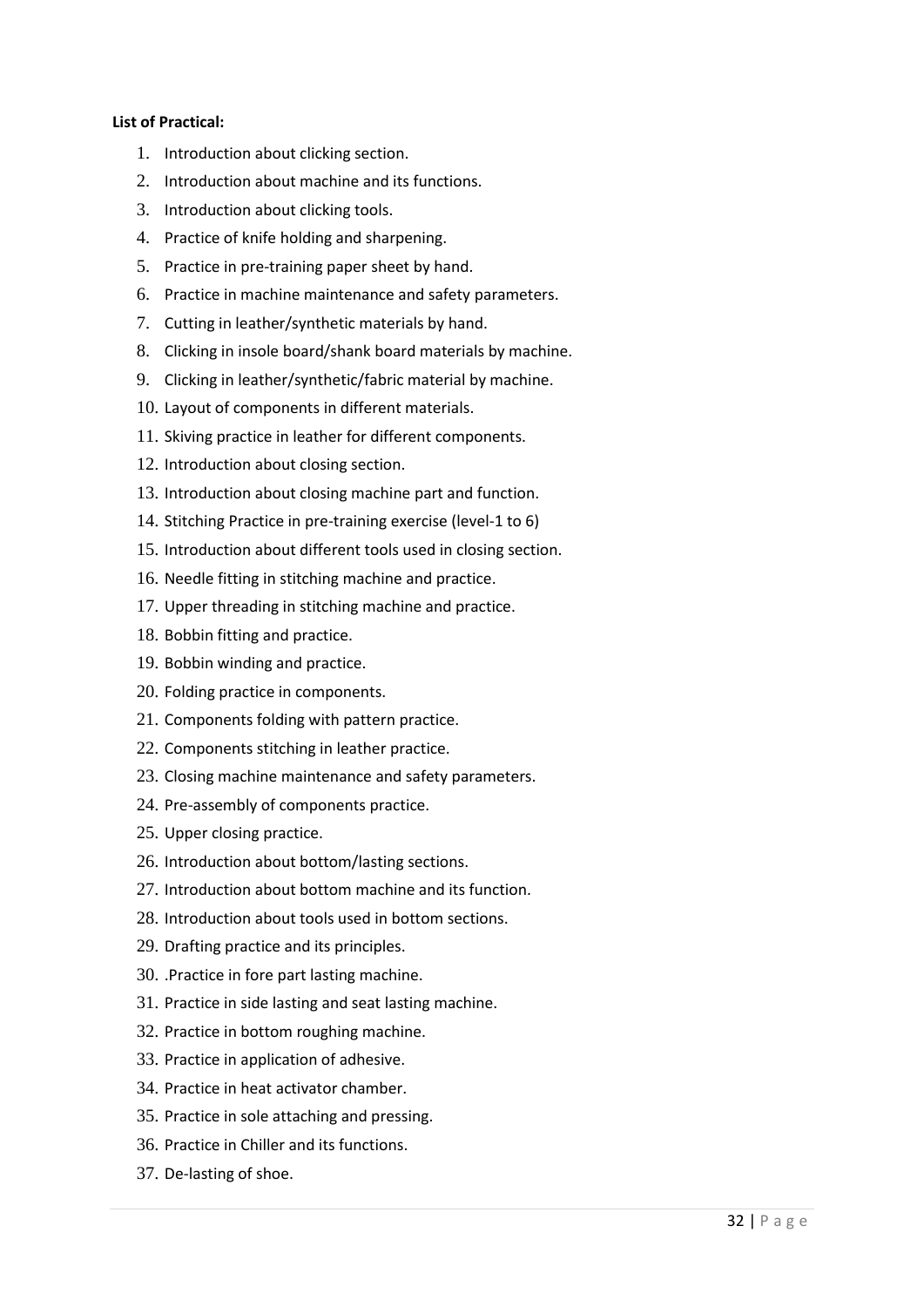- 38. Finishing and boxing.
- 39. Practice in general maintenance of lasting machineries.
- 40. Safety parameters in bottom sections.
- 41. Introduction about footwear designing.
- 42. Different types of shoe last.
- 43. Different types of shoe constructions.
- 44. Introduction about size system and fitting.
- 45. Introduction about foot anatomy.
- 46. Masking on last
- 47. Preparation of inside/outside forme.
- 48. Preparation of mean forme.
- 49. Preparation of standard.
- 50. Draw style line on standard.
- 51. Splitting of pattern.
- 52. Adding allowance in components.
- 53. Detailing on components.
- 54. General maintenance and safety.
- 55. Time study and work study.
- 56. Preparation of quality guidelines and reports.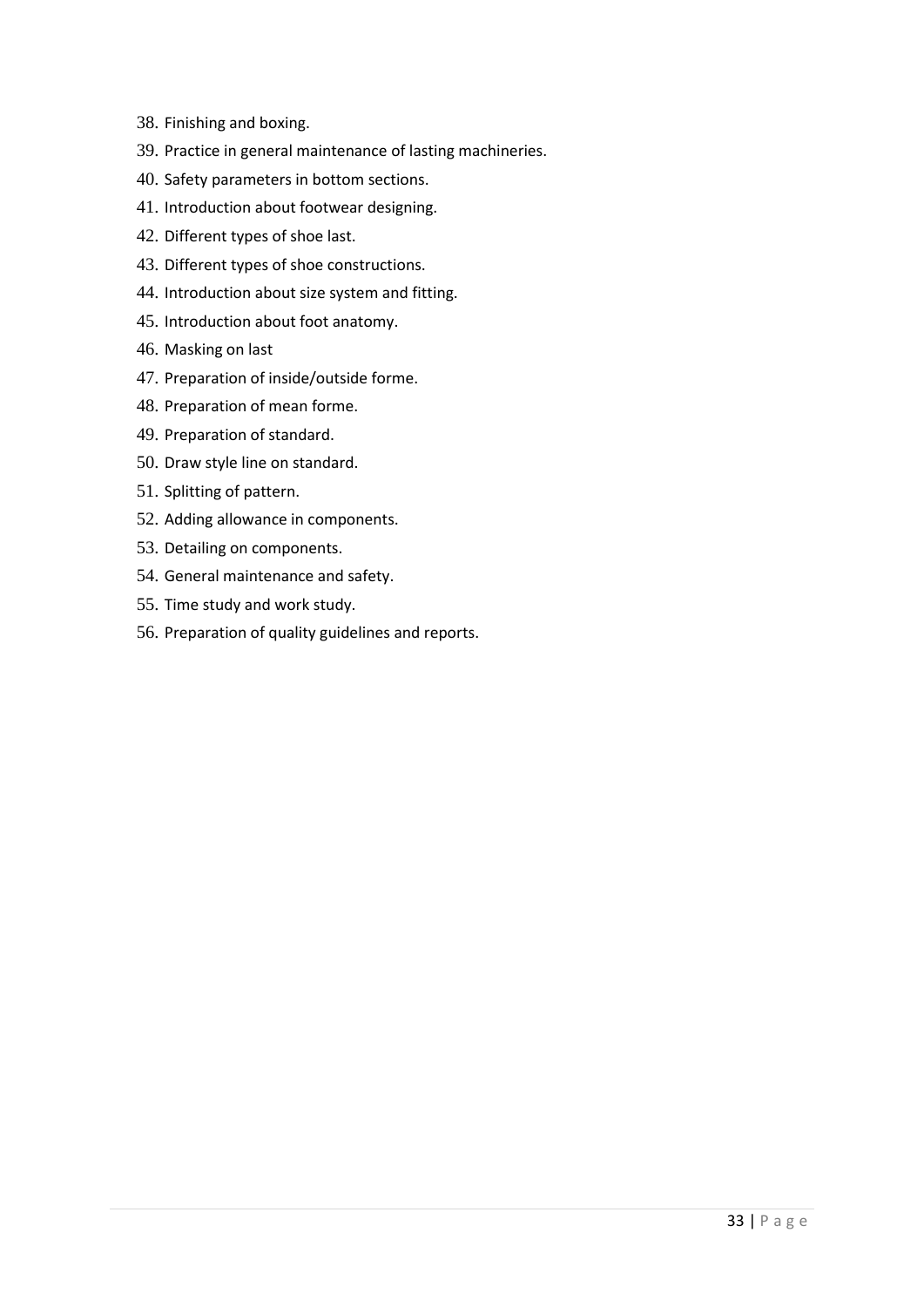## **Learning Resources:**

**1. Books:** 

| S.No.          | <b>Author</b>             | <b>Title</b>                                                            | <b>Publisher</b>                   |
|----------------|---------------------------|-------------------------------------------------------------------------|------------------------------------|
| 1              | S.N.GANGULY               | Comprehensive Footwear Technology                                       | Indian Leather Tech. Asso.         |
| $\overline{2}$ | S.N.GANGULY               | ABC of Shoe Designing                                                   | <b>CFTI</b>                        |
| 3              | S.S. DUTTA                | An Introduction to the Principles of Physical<br><b>Testing Leather</b> | Indian Leather Tech. Asso.         |
| 4              | MICHAEL FLETHER           | Footwear Open Tech. Material Testing Unit -<br>M-41                     | Accrington and Rossendale          |
| 5              | Harvey, A.J               | Footwear Materials and Process Technology                               | Lasra                              |
| 6              | MICHAEL H. SHARP          | Footwear open Tech. Material Testing M-42                               | Accrington and Rossendale          |
| 7              | MICHAEL H. SHARP          | Step-by-Step - The Pattern Cutter Handbook                              | Accrington and Rossendale          |
| 8              | <b>WILLIAM A. ROSSI</b>   | <b>Professional Shoe Fitting</b>                                        | NSRA.                              |
| 9              | A.V.SURESH                | Pattern Area Measurement Techniques                                     | <b>CFTI</b>                        |
| 10             | <b>DAVID LYON</b>         | A Modern Approach to Footwear Pattern<br>Cutting                        | <b>FCFI</b>                        |
| 11             | Clarks                    | <b>Manual of Shoemaking</b>                                             | C.& J. Clark Ltd                   |
| 12             | <b>NORMAN TAYLOR</b>      | Footwear Open Tech. Unit Upper Cutting                                  | Her Majesty                        |
| 13             | <b>RICHARD COLES</b>      | Footwear Open Tech. Closing Supervision<br>Unit $- M-16$                | Accrington and Rossendale          |
| 14             | K.Shooter                 | Footwear open Tech.Lasting& Making                                      | Accrington and Rossendale          |
| 15             | Roger T Beeby             | Footwear open Tech.Lasting& Making M-21                                 | Accrington and Rossendale          |
| 16             | <b>GEORGE OMURA</b>       | Autocad                                                                 | BPB Pub.                           |
| 17             | <b>ALAN HART</b>          | <b>Quality Handbook</b>                                                 | <b>FTI</b>                         |
| 18             | Juran, J.M                | Juran's Quality Control Handbook                                        | McGraw Hill                        |
| 19             | C.B.MAMORIA               | Dynamics of Industrial Relations                                        | Himalaya Pub.                      |
| 20             | M.I.KHAN                  | <b>Industrial Engineering</b>                                           | New Age                            |
| 21             | <b>Francis Cherunilam</b> | <b>International Business Environment</b>                               | Himalaya Pub.                      |
| 22             | <b>Anant K Sundaram</b>   | The International Business Environment                                  | PHI                                |
| 23             | John V. Thill             | <b>Business Communication today</b>                                     | PrarsonEdu.                        |
| 24             | M.S.SYED                  | Perspective & Communication Management                                  | Shaz Pub.                          |
| 25             | JOHN D. DANIELS           | <b>International Business</b>                                           | Pearson Education                  |
| 26             | L.A.WOOLCOTT              | <b>Mastering Business Communications</b>                                | Macmillan                          |
| 27             | Philip R Cateora          | <b>International Marketing</b>                                          | Tata McGraw Hill                   |
| 28             | K.Aswathappa              | Production and Operation Management                                     | Himalaya Pub.                      |
| 29             | <b>GLENN A. WELSCH</b>    | Budgeting-Profit Planning & Control                                     | Prentice-Hall International<br>Ed. |
| 30             | S.A.Chunawalla            | Production and operation Management                                     | Himalaya Pub.                      |
| 31             | Philip kotler             | Marketing and Management                                                | Person                             |
| 32             | Philip kotler             | <b>Marketing Management</b>                                             | PHI                                |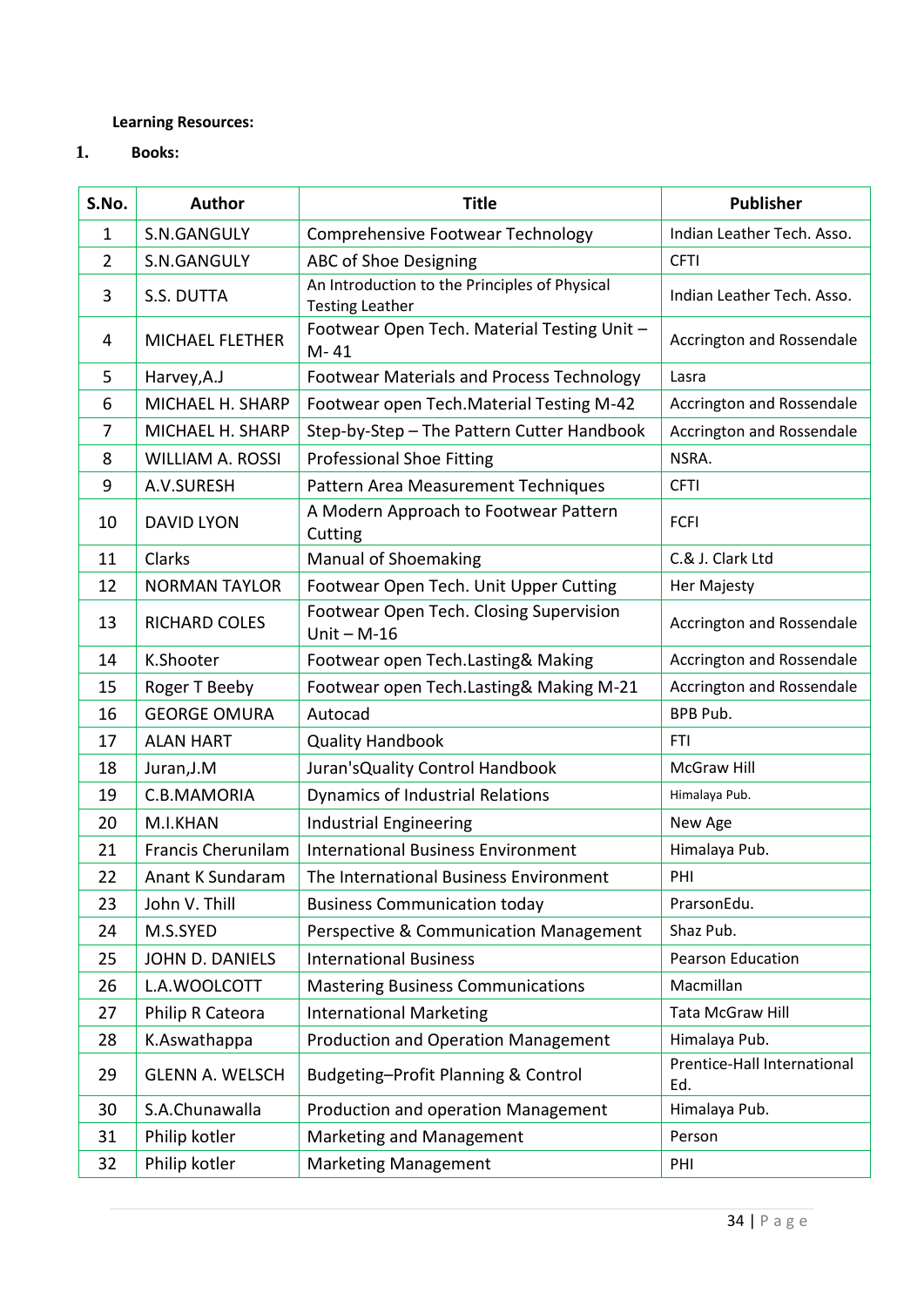| 33 | <b>DOUGLAS FOSTER</b>       | <b>Mastering Marketing</b>                                          | Macmillan          |
|----|-----------------------------|---------------------------------------------------------------------|--------------------|
| 34 | Sunil Chopra                | <b>Supply Chain Management</b>                                      | Pearson            |
| 35 | RICHARD<br><b>SWEDBERG</b>  | Entrepreneurship                                                    | Oxford Univ.Pres.  |
| 36 | C.B.GUPTA                   | Entrepreneurship Development in India                               | Sultan Chand       |
| 37 | K.C.MITTAL                  | Industrial Entrepreneurship                                         | Deep & Deep Pub.   |
| 38 | M.PONNUSWAMY                | Industrial Management                                               | Om Shakti Pub.     |
| 39 | M.N Arora                   | <b>Cost Accounting</b>                                              | VikasPub.House     |
| 40 | S.P.JAIN                    | <b>Cost Accounting</b>                                              | Kalyani Pub.       |
| 41 | <b>HAMMER</b>               | <b>Cost Accounting</b>                                              | South-Western Pub. |
| 42 | I M Pandey                  | <b>Financial Management</b>                                         | VikasPub.House     |
| 43 | <b>LUIGI</b><br>PARMEGGIANI | Encyclopaedia of Occupational Health &<br>Safety - Vol. 2           | Inter.Labour Org.  |
| 44 | <b>CLRI CHENNAI</b>         | Survey of India's Export Potential of Leather<br>& Leather Products | <b>CSIR</b>        |
| 45 | T.S.<br>RANGANATHAN         | UPPER AND LINING LEATHER                                            | CLRI, Madras       |